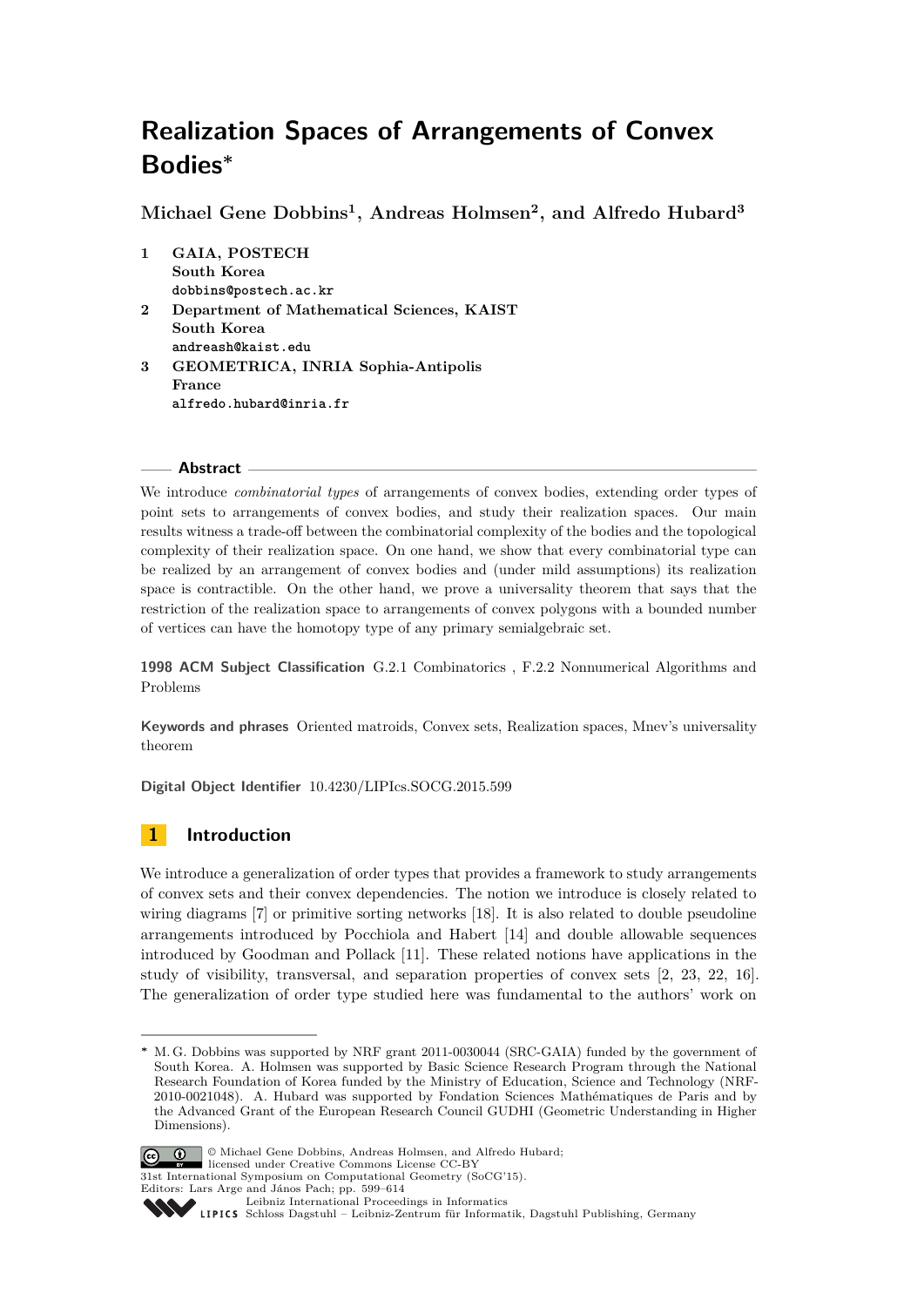generalizations of the Erdős-Szekeres theorem to arrangements of convex sets in the plane [\[4,](#page-14-7) [3\]](#page-13-1). In this paper, we address the relevant realizability questions.<sup>[1](#page-1-0)</sup>

Two indexed point sets  $P = \{p_1, p_2 \ldots p_n\}$  and  $Q = \{q_1, q_2 \ldots q_n\}$  in the plane are said to have the same order type when for every triple  $(i, j, k)$  the orientation of the triples  $p_i, p_j, p_k$ and  $q_i, q_j, q_k$  coincides. Equivalently by projective duality, a point set  $P$  corresponds to a dual family *P* <sup>∗</sup> of oriented great circles in the sphere, and point sets *P* and *Q* have the same order type when the families  $P^*$  and  $Q^*$  subdivide the sphere in the same way. That is, when there is a self-homeomorphism of the sphere that sends each cell of  $P^*$  to a corresponding cell of *Q*<sup>∗</sup> and preserves orientations. A number of geometric properties of point sets which are important in combinatorial convexity, incidence geometry and algorithms depend solely on the order type of the point sets and not on actual coordinates of the points.

More generally, we say that a sign function  $\chi : \mathfrak{L}^3 \to \{+,0,-\}$  is an *order type* when it satisfies the axioms of rank 3 acyclic chirotopes [\[1,](#page-13-2) page 126] [\[18,](#page-14-1) Chapter 10]. Specifically, *χ* is alternating, satisfies the Grassman-Plücker Relations, is acyclic (a restatement of Radon's partition theorem in terms of orientations), and is not identically zero. Order types that satisfy  $\chi(i, j, k) \neq 0$  for any *i, j, k* distinct are called *simple*, and are equivalent to Donald Knuth's CC-systems [\[18\]](#page-14-1).

Like simple order types, combinatorial types are finite combinatorial objects that can be associated to families of geometric objects, namely arrangements of convex bodies, which are assumed to satisfy certain genericity conditions. These will be defined precisely in Section [2,](#page-5-0) but for now we describe the equivalence relation that combinatorial types induce on arrangements of convex bodies. To do so, we define a duality for convex bodies that is analogous to projective duality for points in the plane. The *dual support curve A*<sup>∗</sup> of a convex body *A* in the plane, is the graph of its support function  $h_A: \mathbb{S}^1 \to \mathbb{R}^1$ ,  $h_A(\theta) := \max_{p \in A} \langle \theta, p \rangle$  on the cylinder  $\mathbb{S}^1 \times \mathbb{R}^1$ , where  $\mathbb{S}^1$  is the unit circle and  $\langle \cdot, \cdot \rangle$  is the standard inner product. In this way, every arrangement  $A = \{A_1, \ldots, A_n\}$  corresponds to the *dual support system*  $A^* = \{A_1^*, \ldots, A_n^*\}$  of curves on the cylinder  $\mathbb{S}^1 \times \mathbb{R}^1$  given by the graphs of the functions  $\{h_{A_1}, h_{A_2}, \ldots, h_{A_n}\}$ . In the other direction, not all functions  $h: \mathbb{S}^1 \to \mathbb{R}^1$  are support functions, but we have the following sufficient conditions.

▶ Remark. Blashke showed that if  $h: \mathbb{S}^1 \to \mathbb{R}^1$  is  $C^2$ -smooth and  $h + h'' > 0$ , then *h* is the support function of a planar curve with curvature bounded by  $\frac{1}{h+h^{\prime\prime}}$  [\[12,](#page-14-8) Lemma 2.2.3]. Hence, by adding a sufficiently large constant to a family of smooth functions, we can ensure the family is the dual support system of an arrangement of convex bodies.

The combinatorial type of an arrangement of bodies  $ct(\mathcal{A})$  is, essentially, a combinatorial encoding of the subdivision of the cylinder  $\mathbb{S}^1 \times \mathbb{R}^1$  by the dual support curves  $\mathcal{A}^*$ . For now, we take the following theorem as an alternative topological definition.

I **Theorem 1.** *Two arrangements of convex bodies* A *and* B *have the same combinatorial type if and only if their dual systems* A<sup>∗</sup> *and* B<sup>∗</sup> *are related by a self-homeomorphism of the cylinder that preserves orientation and*  $+\infty$ *.* 

Here, we say that a self-homeomorphism  $\phi : \mathbb{S}^1 \times \mathbb{R}^1 \to \mathbb{S}^1 \times \mathbb{R}^1$  preserves  $+\infty$  when for *y* sufficiently large the second coordinate of  $\phi(\theta, y)$  is positive for all  $\theta$ . Equivalently,  $\phi$ preserves the counter-clockwise orientations of the support curves.

In the case of points, the duality that we defined through support functions is the usual projective duality renormalized to be on the cylinder. Consequently, two generic point sets

<span id="page-1-0"></span> $1$  The full details of the proofs of our results will appear in the journal version.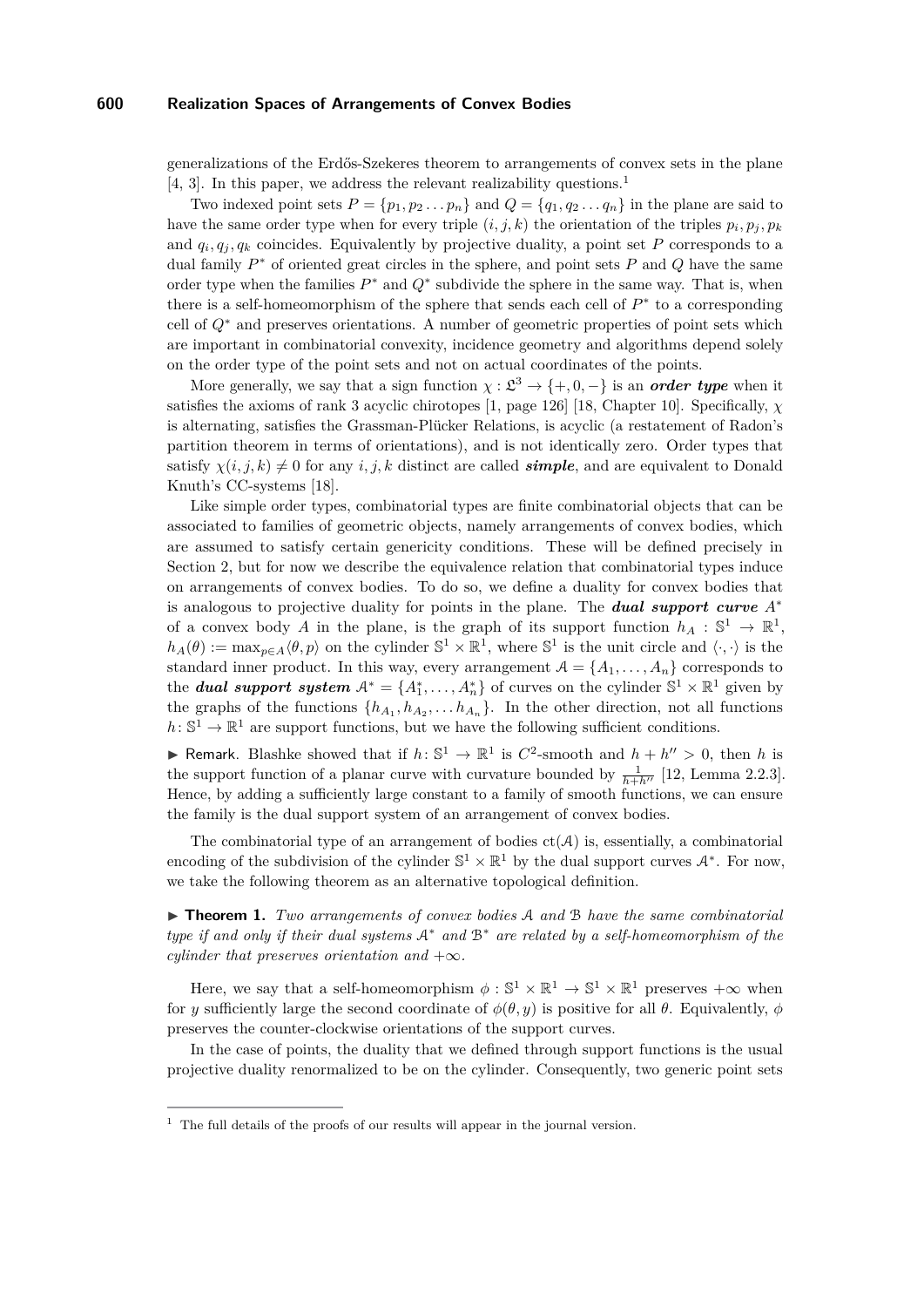

**Figure 1 Top:** An arrangement A and its common supporting tangents. **Bottom:** Its dual support system  $A^*$ .

have the same order type if and only if they have the same combinatorial type. Specifically, a point in the plane can be represented in homogeneous coordinates by a line in  $\mathbb{R}^3$ , and its dual support curve is the intersection of the orthogonal complement of this line with the cylinder embedded in  $\mathbb{R}^3$ . The same relationship holds between a body in the plane represented by a cone in  $\mathbb{R}^3$  and the body's dual support curve represented by its polar cone.

Although combinatorial types of arrangements are more general objects than simple order types, we associate an order type to the following class of arrangements. We say a triple of bodies is *orientable* when it has the combinatorial type of three generic points, and we say an arrangement is orientable when it consists of at least three bodies and every triple is orientable. In this case, every triple  $\{A_i, A_j, A_k\} \subset \mathcal{A}$  contributes a single connected arc to the boundary of  $conv(A_i, A_j, A_k)$ , and we define the *orientation* of an ordered triple  $(A_i, A_j, A_k)$  to be positive when the bodies appear counter-clockwise in the given order on the boundary, and to be negative otherwise. Grünbaum implicitly observes that the cyclic orderings of the triples of an orientable arrangement form an order type in his discussion on planar arrangements of simple closed curves [\[13,](#page-14-9) Section 3.3].

# **1.1 Realizing order types**

Not every order type can be realized by a point set. In fact, most order types are not realizable, and it is NP-hard to decide if a given order type is realizable [\[28\]](#page-15-1). Having a notion of combinatorial type allows us to approach questions regarding realizability by bodies rather than points [\[15\]](#page-14-10). The smallest *non-realizable* order type is the Non-Pappus Configuration, a configuration of 9 elements that violates Pappus's Theorem [\[19,](#page-14-11) [27\]](#page-15-2). Pach and Tóth showed that the Non-Pappus Configuration can be realized by an arrangement of segments in the plane [\[24\]](#page-14-12). Figure [2](#page-3-0) shows a non-realizable order type that can be realized by triangles, Goodman-Pollack's "Bad Pentagon" [\[8\]](#page-14-13), and the authors conjecture that this order type cannot be realized by segments. In contrast to point sets, we show that any order type, and in fact any combinatorial type, can be realized by an arrangement of bodies.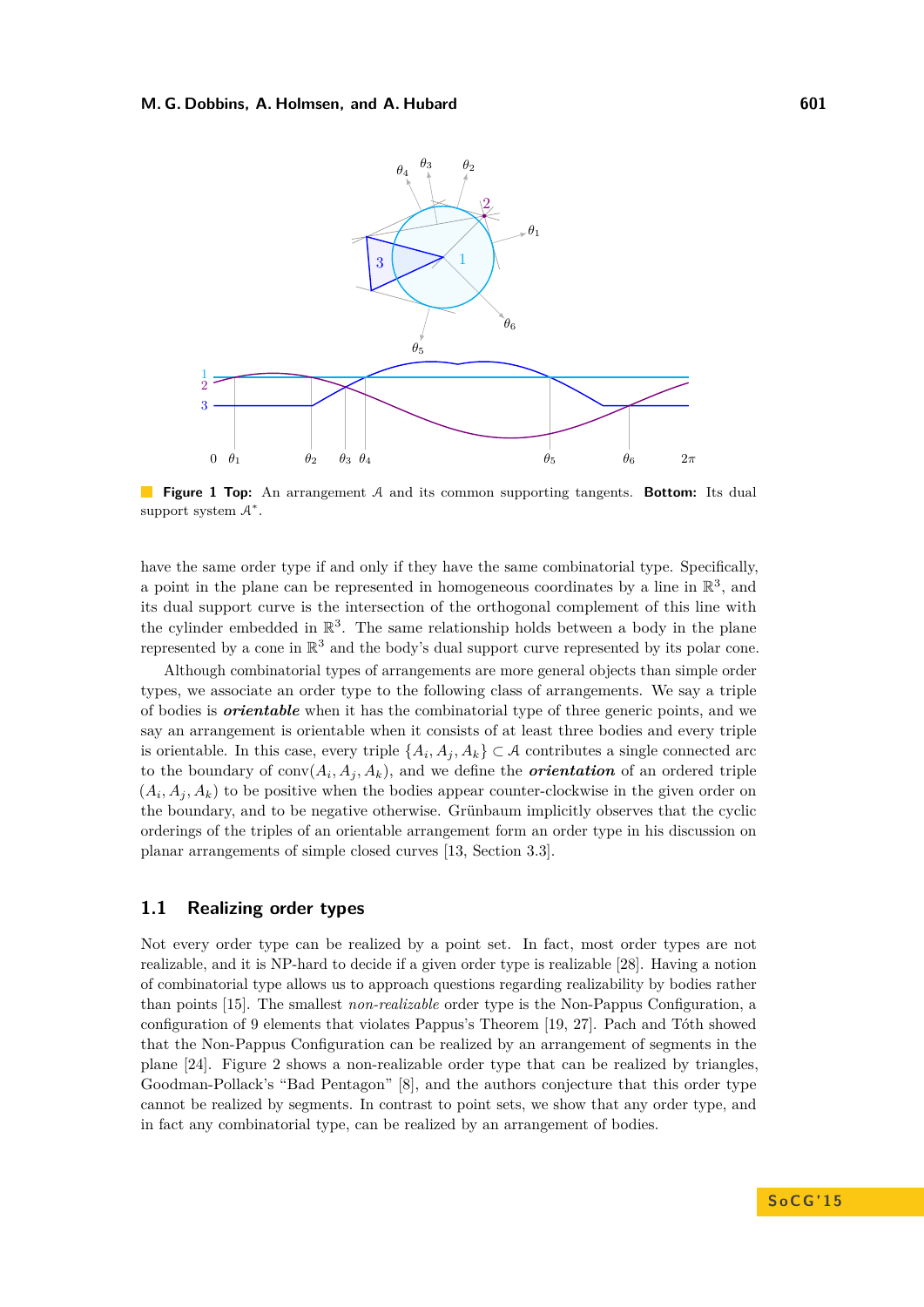<span id="page-3-0"></span>

**Figure 2** Two realizations of the Bad Pentagon. **Left:** a realization in a topological plane [\[8\]](#page-14-13). **Right:** a realization by convex sets in the Euclidean plane.

<span id="page-3-1"></span> $\triangleright$  **Theorem 2.** The orientations of the triples of any orientable arrangement is a simple *order type. Two orientable arrangements have the same order type if and only if they have the same combinatorial type. And, every simple order type can be realized by an orientable arrangement.*

We informally describe how to construct an arrangement of a given simple order type.

**Proof Idea.** The Folkman-Lawrence representation theorem says that any rank 3 chirotope can be realized by a (symmetric) pseudocircle arrangement; that is, by a family of simple closed curves on the sphere such that each curve is preserved by the antipodal map  $(x \mapsto -x)$ and each pair of distinct curves intersect at exactly 2 points [\[6\]](#page-14-14). In the case of order types, there is some pair of points respectively to the left of each curve (labeled  $+\infty$ ) and to the right of each curve (labeled  $-\infty$ ). Pseudocircle arrangements can be swept, meaning a path from the point  $-\infty$  to the point  $+\infty$  can be continuously deformed while keeping its end-points fixed such that it passes through all other points on the sphere exactly once returning to its original position and it always intersects each pseudocircle at exactly one point [\[9,](#page-14-15) Theorem 2.9]. This defines a homeomorphism from the sphere with points  $+\infty$ and −∞ removed to the cylinder such that the image of each pseudocircle is the graph of a function  $h_i: \mathbb{S}^1 \to \mathbb{R}^1$ . Furthermore, this homeomorphism can be chosen so that each function  $h_i$  is the support function of a convex body. These convex bodies then form an orientable arrangement of the given order type.

Alternatively, such an arrangement can be constructed in the primal. A simple order type can be encoded by a sequence of permutations given by the order that a path intersects each pseudocircle as it sweeps the sphere. Consider a family of closed curves in the plane that each wind once around the origin and cross according to this sequence of permutations. By drawing these curves sufficiently close to the unit circle so that each curve is the boundary of a convex body, we obtain an orientable arrangement of the given order type. J

If we bound the complexity of the bodies, then some simple order types can no longer be realized. Indeed, we show that simple order types can always be realized by *k*-gons, but may require *k* to be arbitrarily large.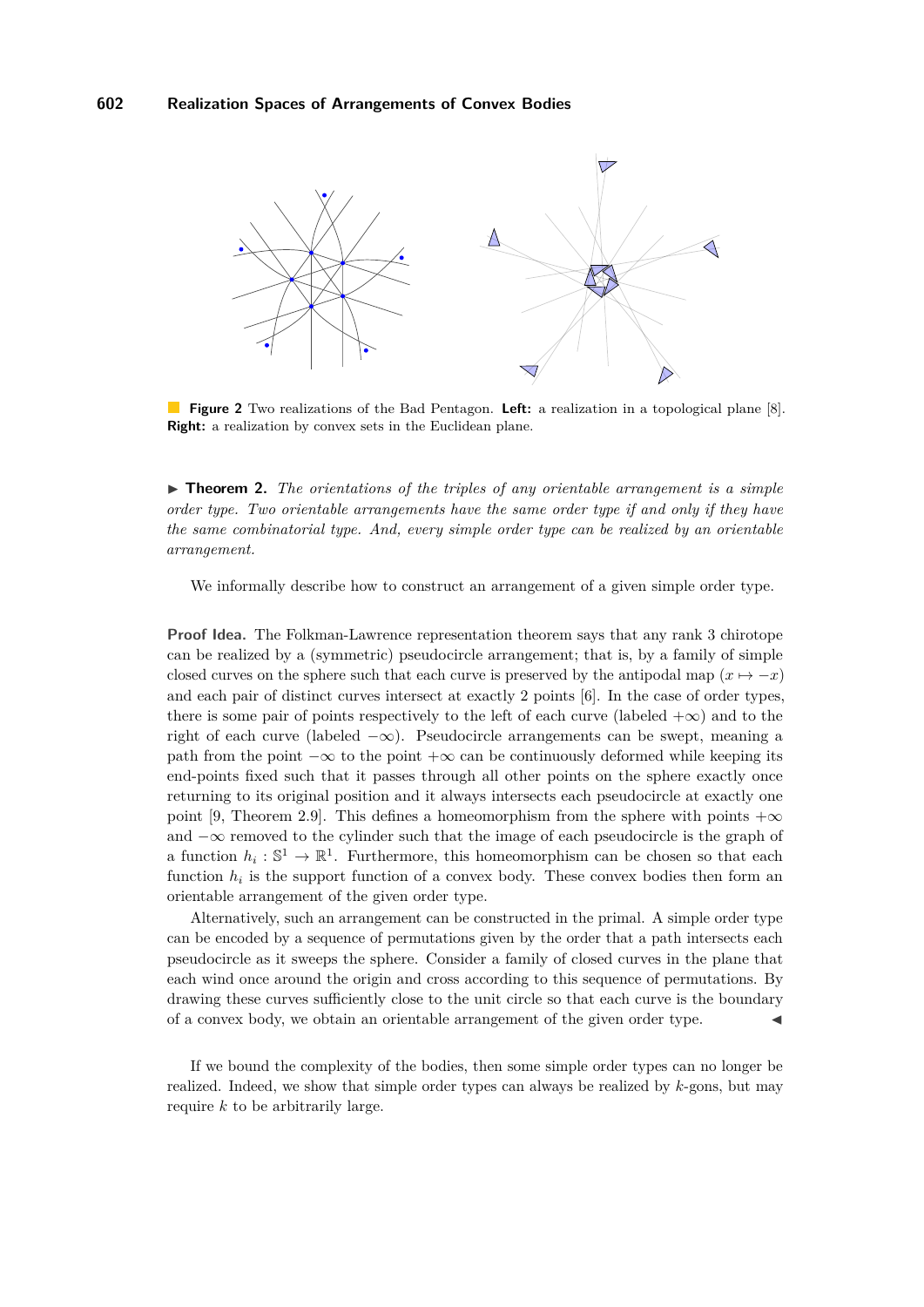<span id="page-4-0"></span> $\triangleright$  **Theorem 3.** Let  $k_n$  be the smallest integer for which every simple order type on *n* elements *can be realized by an arrangement of*  $k_n$ -gons. There are constants  $c_1, c_2 > 0$  such that

$$
c_1 \frac{n}{\log n} \le k_n \le c_2 n^2.
$$

**Proof Idea.** The primal construction of Theorem [2](#page-3-1) that realizes a simple order type by convex bodies can be done so the resulting bodies are polygons, and this gives the upper bound on  $k_n$ . We get the lower bound on  $k_n$  by the following counting argument. Fix an integer *k*. The combinatorial type of an arrangement of *n k*-gons is determined by the order type of all *kn* vertices of the arrangement. Therefore, the number of combinatorial types that can be realized by *n k*-gons is at most the number of order types that can be realized by  $kn$  points  $2^{O(kn(\log(n)+\log(k))}$ , which grows more slowly than the number of simple order types on *n* elements  $2^{\Theta(n^2)}$  [\[10,](#page-14-16) [5\]](#page-14-17). Thus, for *n* sufficiently large, some simple order type cannot be realized by  $k$ -gons, so  $k \leq k_n$ .

### **1.2 Realization spaces**

An old conjecture of Ringel claimed that given two point sets with the same order type, one point set can be continuously deformed to the other while maintaining the order type [\[27\]](#page-15-2). This naturally leads to the study of *realization spaces* of order types, the set of all families of points with a fixed order type modulo projectivities. The conjecture can then be restated as, any non-empty realization space is connected. Ringel's conjecture was disproved in the early eighties, and the strongest result in this direction is Mnev's Universality Theorem [\[20,](#page-14-18) [21\]](#page-14-19), which states that for any primary semialgebraic set  $\mathfrak{X}$ , there exists an order type whose realization space is homotopy equivalent to Z. Recall that a primary semialgebraic set is the set of common solutions to some finite list of polynomial equations and strict inequalities in several real variables. This has lead to a growing body of work [\[1,](#page-13-2) [17,](#page-14-20) [25,](#page-14-21) [26,](#page-14-22) [29,](#page-15-3) [30\]](#page-15-4).

The main objective of this paper is to extend the study of realization spaces to arrangements of bodies of a fixed combinatorial type and exhibit a trade-off between the combinatorial complexity of the bodies and the topological complexity of their realization space. The first indication of this trade-off may be observed from Theorems [2](#page-3-1) and [3,](#page-4-0) which imply that for general convex bodies the realization space of any simple order type is non-empty, but this fails for *k*-gons. We prove two contrasting results. First, we show in Theorem [4](#page-7-0) that Ringel's intuition is correct in this generalized context: the realization space of any combinatorial type satisfying some mild assumptions is contractible; that is, it is non-empty and has no holes of any dimension. In particular, the set of arrangements (modulo planar rotations) of convex bodies realizing any fixed simple order type is contractible, and therefore connected. Second, we show in Theorem [5](#page-7-1) that if the bodies are restricted to polygons with at most *k* vertices, then Mnev's Theorem generalizes.<sup>[2](#page-4-1)</sup> Specifically, we show that for every  $k$  and every primary semialgebraic set Z there is a combinatorial type whose *k*-gon realization space is homotopy equivalent to  $\mathfrak{L}$ . The main ideas of the proof of Theorem [4](#page-7-0) are given in Section [3](#page-7-2) and the construction for Theorem [5](#page-7-1) is given in Section [4.](#page-10-0)

### **1.3 Relationship to double pseudoline arrangements**

Pocchiola and Habert introduced an extension of chirotopes to arrangements of convex sets based on a similar notion of duality to what is presented here, called double pseudoline

<span id="page-4-1"></span><sup>2</sup> Note that Mnev's Theorem is more specific as it deals with stable equivalence.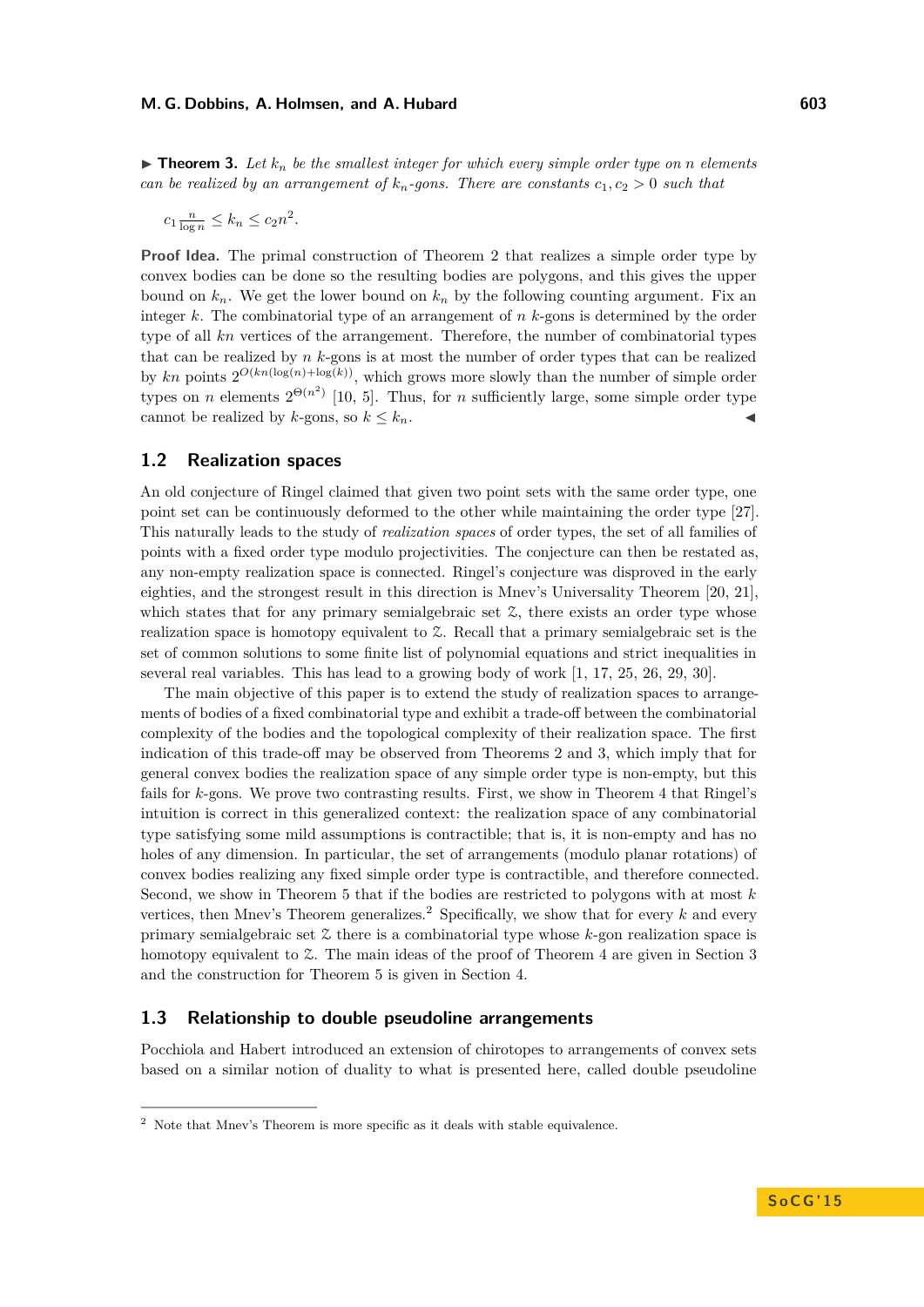arrangements [\[14\]](#page-14-2). The essential difference is that the dual double pseudoline of a convex set is defined as the quotient of the dual support curve by the  $\mathbb{Z}_2$  action on the cylinder  $(\theta, y) \sim (\theta, -y)$ . Instead of a curve that wraps monotonically once around the cylinder, the dual double pseudoline is a curve that wraps monotonically twice around the Möbius strip. This leads to an extended notation of chirotopes that provides information about arrangements of convex sets which combinatorial types do not distinguish, such as disjointness and visibility. On the other hand, combinatorial types distinguish convex position of subarrangements and are simpler in certain respects that are crucial to the analysis in [\[4,](#page-14-7) [3\]](#page-13-1) and the results of this paper.

# <span id="page-5-0"></span>**2 Preliminaries and main theorems**

In this section we state the main theorems and introduce definitions to be used throughout the paper. An *arrangement* we always mean a *finite indexed* non-empty collection of compact convex sets, which we call bodies.

### <span id="page-5-1"></span>**2.1 Genericity assumptions**

A *common supporting tangent* of a pair of bodies is a *directed line* tangent to each body such that both bodies are on its *left* side. In the dual, this corresponds to an intersection between two support curves. We say that a pair of bodies intersect *transversally* when no point of intersection is contained in a common supporting tangent. In the dual this corresponds to a pair of curves in the cylinder that cross at each point of intersection; that is, for a pair of curves that are respectively the graphs of functions  $f_1, f_2$ , the function  $f_1 - f_2$ has only isolated zeros and changes sign at each zero. An arrangement is called *generic* when it satisfies the following conditions:

- Each pair of bodies intersect transversally.
- No three bodies share a common supporting tangent.
- $\equiv$ There are finitely many common supporting tangents.
- A system is called *generic* when it satisfies the following conditions:
- Each pair of curves cross at each point of intersection.
- No three curves share a common point of intersection. ÷
- There are finitely many crossings.

Every time we refer to an arrangement or a system, it is assumed to be generic. We will use non-generic point sets and their non-simple order types, but we do not refer to them as arrangements.

### **2.2 Combinatorial type**

Let  $\mathfrak{S}_m$  be the symmetric group on *m* elements and  $[m] = \{1, \ldots, m\}$ . Given  $i \in [m-1]$ , the *adjacent transposition*  $\tau_i \in \mathfrak{S}_m$  is the permutation interchanging the *i*'th and *i*+1'st entries,

 $\tau_i(x_1,\ldots,x_m) = (x_1,\ldots,x_{i-1},x_{i+1},x_i,x_{i+2},\ldots,x_m).$ 

Let  $H(\tau_i) = i$  denote the height of an adjacent transposition. A *swap sequence*  $\sigma$  :  $[N] \to \mathfrak{S}_m$  is any sequence of adjacent transpositions such that  $\sigma_N \circ \cdots \circ \sigma_1$  is the identity permutation.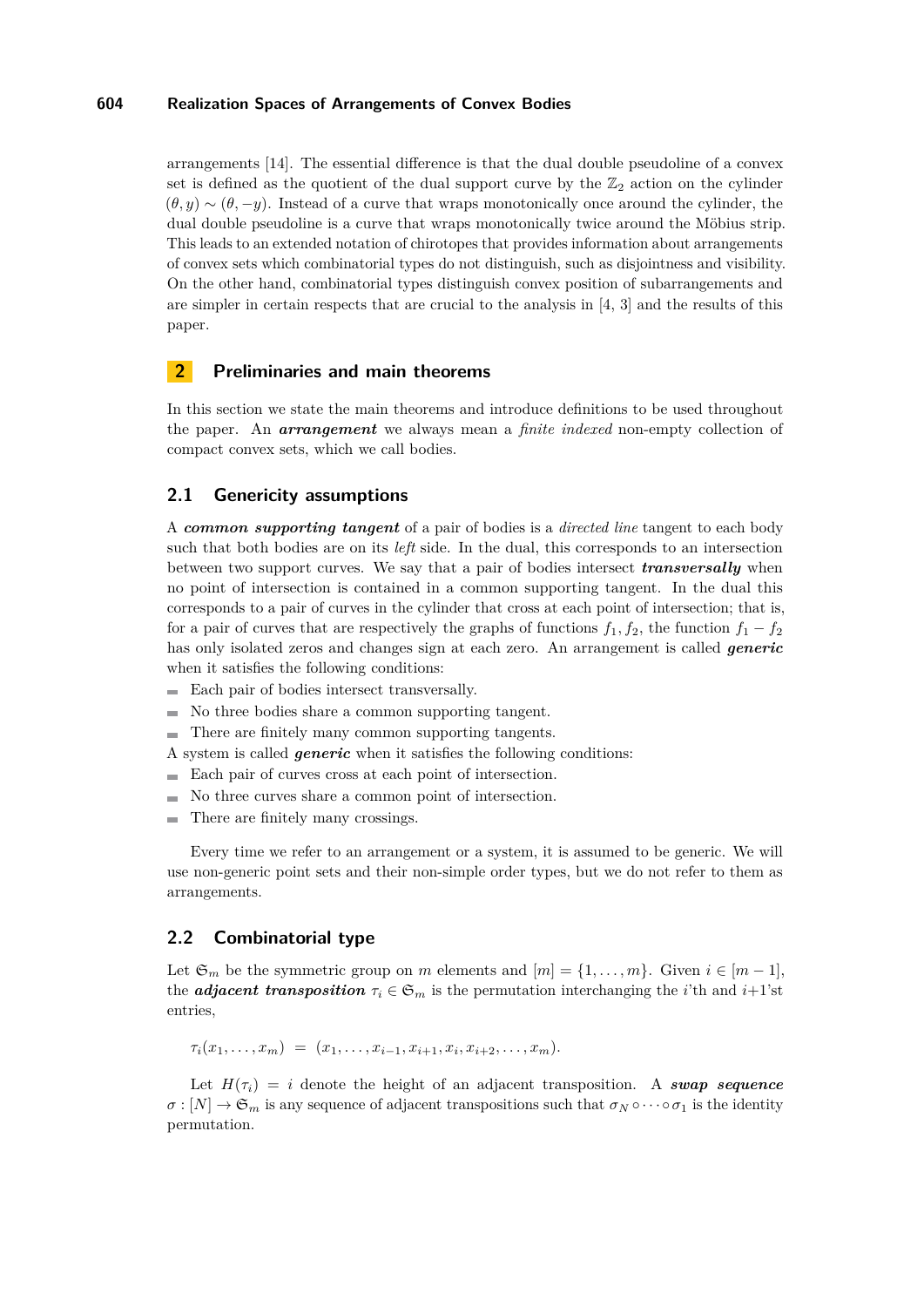

**Figure 3** A system with its swap data  $(\rho, \sigma)$  and its incidence sequence  $\overline{\rho\sigma}$ . Note that systems are drawn as viewed from outside the cylinder, so counter-clockwise is to the right.

Fix an index set  $\mathfrak L$  of size *n*. A *swap pair*  $(\rho, \sigma)$  on  $\mathfrak L$  is a bijection  $\rho : [n] \to \mathfrak L$  together with a swap sequence  $\sigma$  :  $[N] \to \mathfrak{S}_n$ . We define an equivalence relation  $\binom{\text{swap}}{\text{swap}}$  on swap pairs as follows. Let  $(\rho', \sigma')$  swap  $(\rho, \sigma)$  when  $(\rho', \sigma')$  can be obtained from  $(\rho, \sigma)$  by performing any sequence of the following two *elementary operations*

a *cyclic shift*

$$
\rho' = \tau_{\sigma_1}(\rho), \quad \sigma'_i = \sigma_{(i+1 \mod N)}
$$

an *elementary transposition*

$$
\rho' = \rho, \quad \sigma' = \tau_i(\sigma) \quad \text{provided} \quad |H(\sigma_i) - H(\sigma_{i+1})| > 1.
$$

A *combinatorial type*  $\Omega$  on  $\mathfrak{L}$  is the equivalence class  $\Omega = \{(\rho', \sigma') : (\rho', \sigma') \stackrel{\text{swap}}{\sim} (\rho, \sigma)\}$  of a swap pair  $(\rho, \sigma)$ .

To define the combinatorial type of a system S, we order the crossings of S lexicographically in  $\mathbb{S}^1 \times \mathbb{R}^1$  where  $\mathbb{S}^1$  is ordered according to the standard parametrization by the half-open interval  $(0, 2\pi]$ . Let  $\rho$  be the order of the indices of each curve from bottom to top before the first crossing of the system. Let  $\sigma$  be the swap sequence corresponding to each crossing. That is, let  $H(\sigma_i)$  be 1 plus the number of curves below the *i*'th crossing of S. Observe that the sequence  $\sigma_i \circ \ldots \sigma_1(\rho)$  for  $i = 0, 1, \ldots, N$  records the order of the curves in a sweep of the cylinder. The *combinatorial type*  $ct(S)$  of a system S is the equivalence class of its swap pair  $(\rho, \sigma)$ . The combinatorial type of an arrangement A is that of its dual system, and by slight abuse of notation, we write  $ct(\mathcal{A}) = ct(\mathcal{A}^*).$ 

The *incidence sequence*  $\overline{\rho\sigma}$  :  $[N] \to \mathfrak{L}^2$  of a swap pair  $(\rho, \sigma)$  records the ordered pair of indices transposed by the action of each swap,

$$
\overline{\rho\sigma}_i = (x_{H(\sigma_i)+1}, x_{H(\sigma_i)}) \quad \text{where} \quad x = \sigma_{i-1} \circ \cdots \circ \sigma_1(\rho).
$$

Note that the incidence sequence of equivalent swap pairs have the same multi-set of entries.

The *layers* of a system are the connected components of the union of curves of the system. Analogously, the layers of a combinatorial type are the connected components of the graph on  $\mathfrak L$  defined by its incidence sequence. The **depth** of a combinatorial type is the number of layers excluding isolated vertices, and the depth 1 case is called *non-layered*.

#### **2.3 Realization spaces**

The *full realization space*  $\mathcal{R}(\Omega)$  of a combinatorial type  $\Omega$  is defined by

$$
\mathcal{R}(\Omega) := \{ \mathcal{A} \in \mathcal{U}_{\mathfrak{L}} : ct(\mathcal{A}) = \Omega \}
$$

where  $\mathfrak{U}_{\mathfrak{L}}$  is the set of all arrangements of bodies indexed by  $\mathfrak{L}$ . The Hausdorff metric  $d_H$  on compact subsets of  $\mathbb{R}^2$  induces a metric on  $\mathcal{R}(\Omega)$  by taking the maximum distance between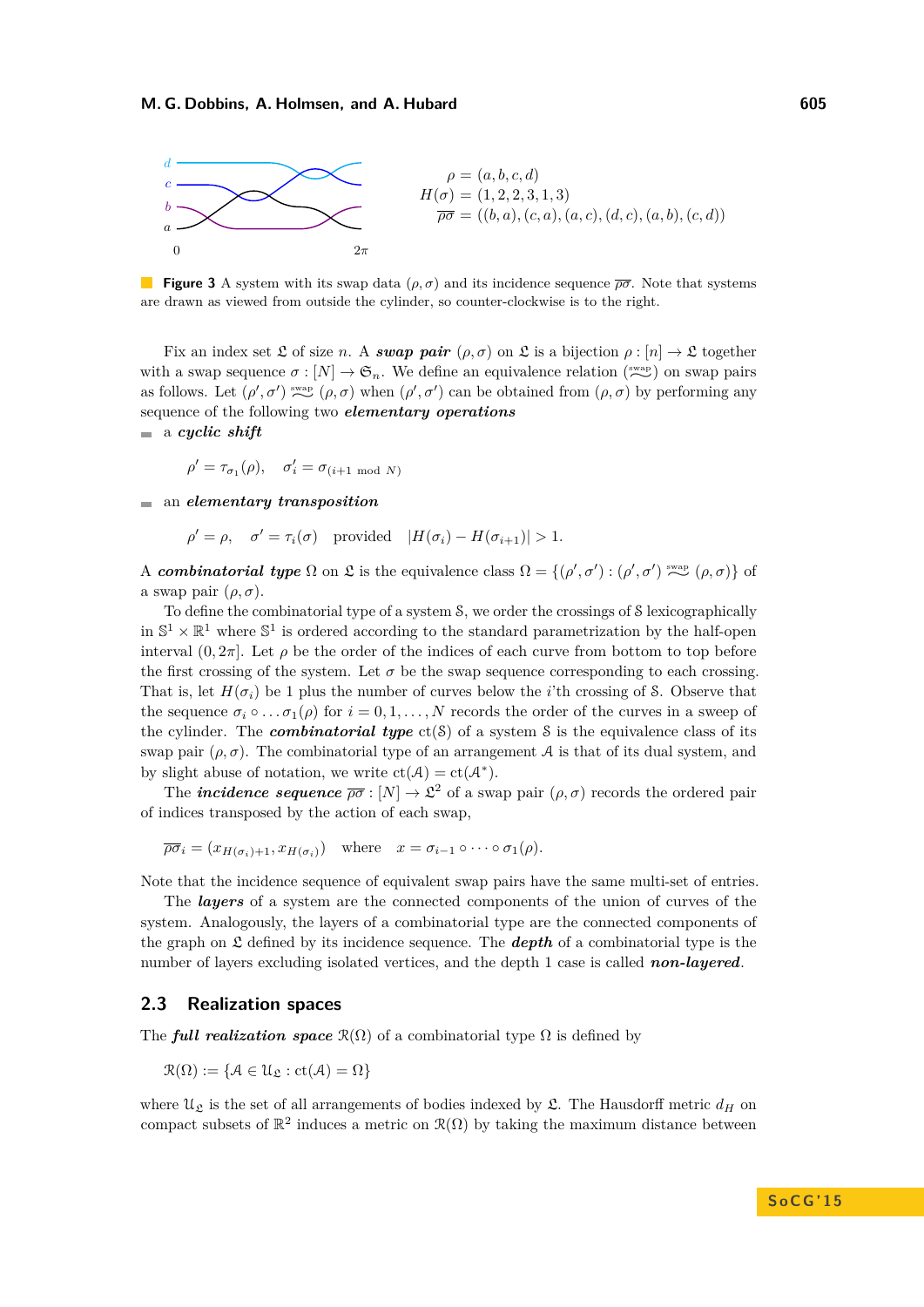bodies having the same index. That is, for  $\mathcal{A} = \{A_i\}_{i \in \mathcal{L}}$  and  $\mathcal{B} = \{B_i\}_{i \in \mathcal{L}}$ ,

 $d(A, B) = \max_{i \in \mathcal{L}} d_H(A_i, B_i)$ 

 $\triangleright$  Remark. The map that takes a convex body to its support function is an isometry from the space of convex bodies with the Hausdorff metric to the space of support functions on  $\mathbb{S}^1$ with the supremum metric.

Depending on context, it may be convenient to regard realizations of a fixed combinatorial type as "the same" when they are related by a projective transformation. Let  $\mathcal{A}$  <sup>proj</sup> B when they are related by an admissible projectivity; that is, an invertible projective transformation *π* such that  $π(A_i) = B_i$  for all  $i \in \mathfrak{L}$  and  $π$  is bounded and preserves orientation on the convex hull of  $\bigcup A$ . The *(projective) realization space*, which we may simply call the "realization space", is the quotient space

 $\widetilde{\mathcal{R}}(\Omega) := \mathcal{R}(\Omega) / \stackrel{\text{proj}}{\sim}$ .

By a *k*-gon we mean a convex polygon with *at most k* vertices. The *full k-gon realization space* is given by

 $\mathcal{R}_k(\Omega) := \{ \mathcal{A} \in \mathcal{R}(\Omega) : \forall i \in \mathfrak{L}. \ A_i \text{ is a } k\text{-gon} \}$ 

Similarly, we have the *(projective) k-gon realization space*  $\widetilde{R}_k(\Omega) := \mathcal{R}_k(\Omega) / \sum_{k=1}^{\infty}$ . Let  $\mathbb{T}^d = \mathbb{S}^1 \times \cdots \times \mathbb{S}^1$  denote the *d*-torus, the *d*-fold product of  $\mathbb{S}^1$ .

<span id="page-7-0"></span>**Theorem 4.** *The realization space*  $\widetilde{\mathcal{R}}(\Omega)$  *of any non-layered combinatorial type*  $\Omega$  *is contractible. Moreover, if*  $\Omega$  *has depth*  $d > 1$ *, then*  $\widetilde{\mathcal{R}}(\Omega)$  *is homotopic to a*  $(d-1)$ *-torus.* 

▶ Remark. Orientable combinatorial types are always non-layered.

<span id="page-7-1"></span>▶ **Theorem 5.** *For every primary semialgebraic set*  $\mathcal{Z}$  *and every positive integer k, there exists a combinatorial type*  $\Omega$  *such that*  $\mathcal{R}_k(\Omega)$  *is homotopic to*  $\mathcal{Z}$ *.* 

# <span id="page-7-2"></span>**3 Contractibility**

To show contractibility, we construct a standard arrangement of convex bodies for each combinatorial type by defining its dual support system. We then show that the full realization space  $\mathcal{R}(\Omega)$  is equivariantly homotopic to a circle  $\mathbb{S}^1$  by defining a deformation retraction to the subspace of rotated copies of the standard arrangement. By *equivariantly* homotopic we mean that the corresponding homotopy maps commute with *SO*(2). We then pass to the (projective) realization space  $\mathcal{R}(\Omega)$  by identifying arrangements related by admissible projectivities. Since rotations are admissible projectivities, this defines a deformation retraction from  $\mathcal{R}(\Omega)$  to a point.

The deformation retraction from  $\mathcal{R}(\Omega)$  to a circle will proceed in two steps. First in Lemma [6,](#page-9-0) we deform the support system of a given arrangement to a system of the same combinatorial type that depends only on the (angular) position of each crossing; see Figure [4](#page-8-0) Left. We can then consider just the positions of the crossings and ignore the rest of the geometry of the system. Second in Lemma [7,](#page-10-1) we move the crossings to a set of standard positions that depend only on: the given combinatorial type and the position of a certain crossing that we fix; see Figure [4](#page-8-0) Right. The set of possible standard systems we get in the end is parametrized by the position of this fixed crossing, which defines an embedding of the circle in  $\mathcal{R}(\Omega)$ . The first deformation retraction depends on the following remark.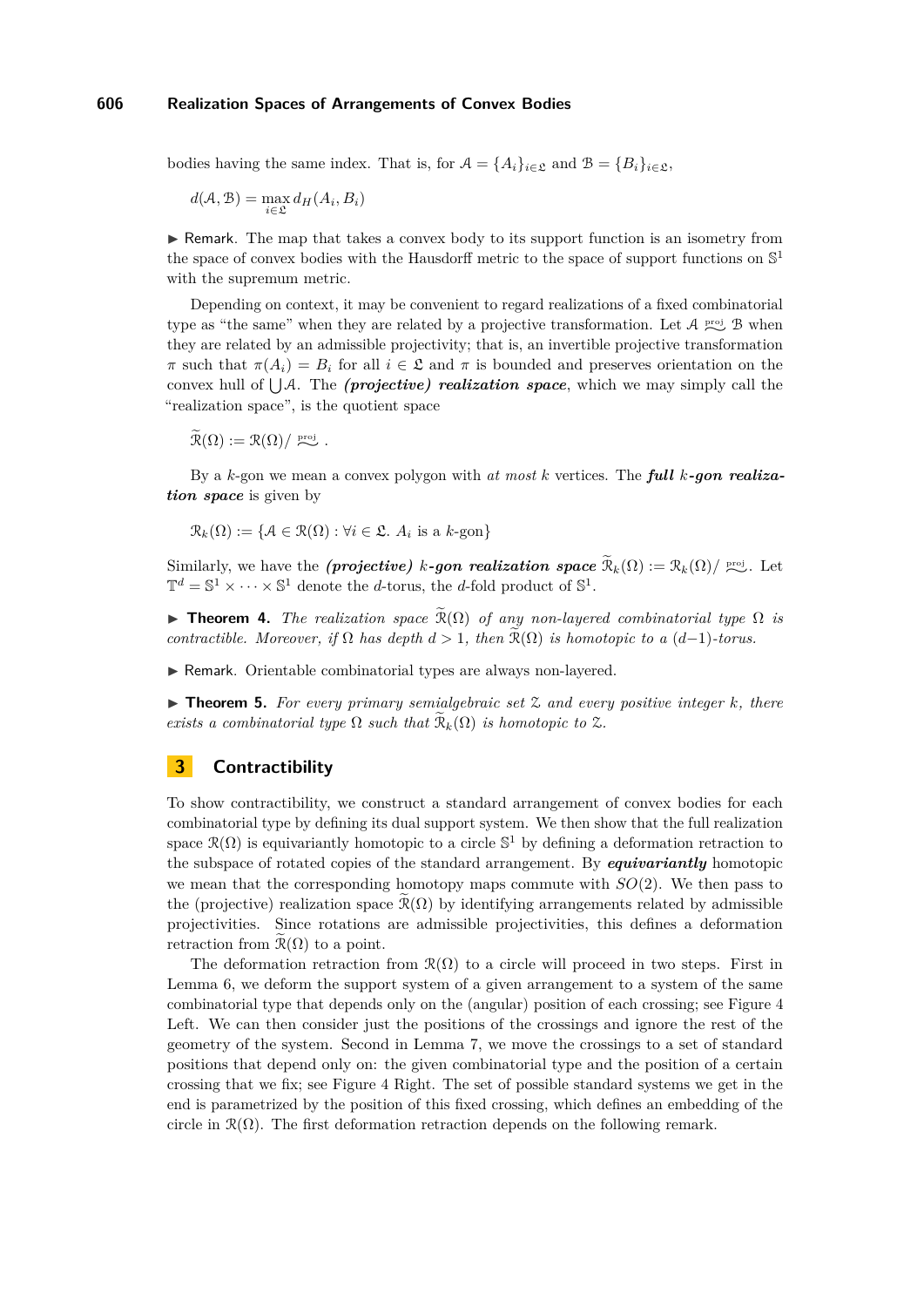<span id="page-8-0"></span>

**Figure 4 Left:** The system  $\alpha^*(V)$  depending on the angular positions of the crossings as given by the support configuration  $V \in \mathcal{V}(\Omega)$ . **Right:** The system  $W(\theta, \delta)$  with the marked crossing fixed at angle  $\theta$  obtained by rotating all other crossings of  $\alpha^*(V)$  clockwise.

► Remark. For any pair of convex bodies *A* and *B*,  $(A + B)^* = A^* + B^*$  with Minkowski addition on the left and addition of the support functions defining the curves on the right. And, for  $t \geq 0$ ,  $(tA)^* = t(A^*)$ . Hence, the set of all support functions is a convex cone. That is, if *g* and *h* are support functions, then so is  $sq + th$  for  $s, t \geq 0$ . Note however, that the set of dual support systems of a fixed combinatorial type is not a convex set.

#### **3.1 Support configurations**

The *support configuration* of an arrangement  $A$  indexed by  $\mathfrak L$  is a labeled vector configuration  $\text{sc}(A) \subset \mathcal{L}^2 \times \mathbb{S}^1$  which contains a triple  $(i, j, \theta)$  if bodies  $A_i, A_j$  have a common supporting tangent line  $\ell$  that first meets  $A_i$  and then meets  $A_j$  and has outward normal vector *θ*. We say labels  $(i, j)$ ,  $(i', j')$  are *disjoint* when  $\{i, j\} ∩ \{i', j'\} = ∅$ . Note that a unit vector  $\theta$  may appear in multiple elements of sc(A) with disjoint labels. Dually, sc(A) corresponds to the crossings of  $A^*$ . Specifically,  $(i, j, \theta) \in sc(A)$  when curves  $A_i^*$  and  $A_j^*$  cross at  $\theta$  with  $A_i^*$  crossing downward and  $A_j^*$  crossing upward. That is, the respective support functions  $f_i, f_j$  of  $A_i, A_j$  are equal at  $\theta$  and  $f_j - f_i$  is increasing at  $\theta$ .

Observe that the support configuration of an arrangement determines the combinatorial type of that arrangement. For a given combinatorial type Ω, we will define its *support configuration space*  $\mathcal{V}(\Omega)$ , which will turn out to be the set of support configurations of all arrangements realizing  $Ω$ . We first define the set of labeled configurations  $\mathcal{V}(\rho, \sigma)$ corresponding to a given swap pair  $(\rho, \sigma)$ . Recall that  $\overline{\rho\sigma}$  records the ordered pairs of indices transposed by  $\sigma$  acting sequentially on  $\rho$ . Observe that if  $(\rho, \sigma)$  is the swap pair of a system, then  $\overline{\rho\sigma_i}$  for  $i \in [N]$  is the labeling of the *i*-th crossing of the system. Recall also that we order  $\mathbb{S}^1$  by the parametrization by  $(0, 2\pi]$ . Let

$$
\mathcal{V}(\rho,\sigma) := \left\{ \{ (\overline{\rho\sigma}_i, \theta_i) : i \in [N] \} : \begin{array}{l} \theta_i \in \mathbb{S}^1, \ \theta_i \le \theta_{i+1}, \\ \theta_i = \theta_{i+1} \Rightarrow |H(\sigma_i) - H(\sigma_{i+1})| > 1 \end{array} \right\},
$$
  

$$
\mathcal{V}(\Omega) := \bigcup_{(\rho,\sigma) \in \Omega} \mathcal{V}(\rho,\sigma).
$$

Note that a vector  $\theta \in \mathbb{S}^1$  might appear multiple times in  $\mathcal{V}(\Omega)$  with different labels provided the pairs of indices in the labels are disjoint.

We define a metric on  $\mathcal{V}(\Omega)$  as follows. For a given support configuration *X* and a given ordered pair of indices  $(i, j) \in {\mathcal{L} \choose 2}$ , let  $X_{(i,j)} := \{ \theta \in \mathbb{S}^1 : (i, j, \theta) \in X \}$ . For two support configurations,  $X, Y \subset \mathcal{L}^2 \times \mathbb{S}^1$ ,

$$
d(X,Y) = \max_{(i,j) \in \binom{S}{2}} d_H(X_{(i,j)}, Y_{(i,j)})
$$

where the distance between two direction vectors is given by their angle and  $d_H$  is the corresponding Hausdorff metric on sets.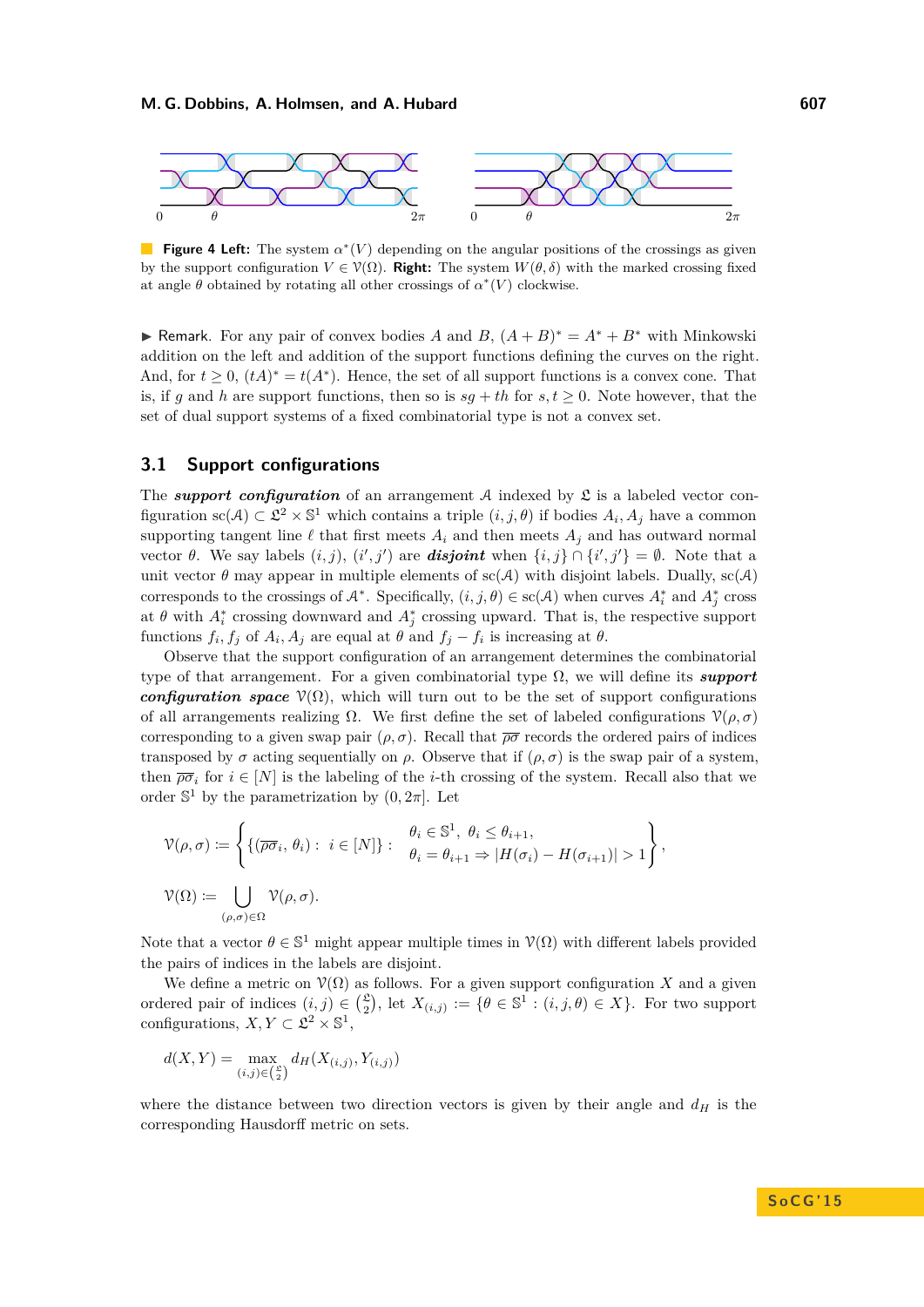<span id="page-9-0"></span>**Lemma 6.** For any combinatorial type  $\Omega$ , the full realization space  $\mathcal{R}(\Omega)$  is non-empty *and equivariantly homotopic to the support configuration space*  $\mathcal{V}(\Omega)$ *.* 

**Proof Idea.** For  $A \in \mathcal{R}(\Omega)$  with swap pair  $(\rho, \sigma)$ , we have sc(A)  $\in \mathcal{V}(\rho, \sigma) \subset \mathcal{V}(\Omega)$ , so assigning each arrangement to its support configuration defines a map sc:  $\mathcal{R}(\Omega) \to \mathcal{V}(\Omega)$ , which will be one direction of the homotopy equivalence.

For the other direction, we define an embedding  $\alpha : \mathcal{V}(\Omega) \to \mathcal{R}(\Omega)$ . For each labeled configuration  $V \in \mathcal{V}(\Omega)$ , we construct a system of curves  $\alpha^*(V) = \{A_i^* : i \in \mathfrak{L}\}\$  where  $A_i^* = f_i(\mathbb{S}^1), f_i: \mathbb{S}^1 \to \mathbb{R}^1$ , and show that  $\alpha^*(V)$  is the dual support system of an arrangement  $\alpha(V)$  that has support configuration *V*. The system  $\alpha^*(V)$  that we construct may be regarded as a smooth analog of Goodman's wiring diagram [\[7\]](#page-14-0).

Fix  $V \in \mathcal{V}(\Omega)$ , let  $V_i \subset \mathbb{S}^1$  denote the vectors of *V* with labels involving *i*, and let  $\delta$ be the minimum angular distance between any two vectors of *V* with non-disjoint labels. For  $v = (i, j, \theta) \in V$  define the open arc  $\Theta(v) := (\theta - \delta/2, \theta + \delta/2) \subset \mathbb{S}^1$ . Now define  $f_i$  to be constant on the complement of the arcs  $\Theta(V_i)$ , and to smoothly increase or decrease by  $\pm 1$  symmetrically about  $\theta$  in each arc  $\Theta(v)$  according to the label on  $v \in V_i$ ; that is,  $f_i$ increases on  $\Theta(v)$  if  $(j, i, \theta) \in V$  and decreases if  $(i, j, \theta) \in V$  for some  $j$ .<sup>[3](#page-9-1)</sup> We can additionally require each pair  $f_i, f_j$  to coincide on  $V_i \cap V_j$ , and this determines each subfamily of  $\alpha^*(V)$ corresponding to a layer of  $\Omega$  up to a common additive constant. A proof of this is given in the journal version. To fix this additive constant in the case of one layer, let

$$
\min_{(i,\theta)\in\mathfrak{L}\times\mathbb{S}^1} (f_i(\theta) + f''_i(\theta)) = 1,
$$

and in the case of multiple layers, let the minimum of each successively higher layer be greater than the maximum of the layer immediately below by 1. Now the system  $\alpha^*(V)$ defined by the functions  $f_i$  is the dual support system of an arrangement  $\alpha(V) \in \mathcal{R}(\Omega)$  that is uniquely and continuously determined by  $V \in \mathcal{V}(\Omega)$ , and  $\mathrm{sc}(\alpha(V)) = V$ . This gives us a subspace  $\alpha(\Omega) := {\alpha(V) : V \in \mathcal{V}(\Omega)} \subset \mathcal{R}(\Omega)$  that is homeomorphic to  $\mathcal{V}(\Omega) = \mathrm{sc}(\mathcal{R}(\Omega)).$ For  $A \in \mathcal{R}(\Omega)$  define  $A_t := t\alpha(\operatorname{sc}(A)) + (1-t)A$  for  $0 \le t \le 1$  by Minkowski addition on each body of the arrangement. Since  $sc(A) = sc(\alpha (sc(A)))$  and, as we linearly interpolate between two systems with the same crossings, the crossings remain fixed,  $\text{sc}(\mathcal{A}_t)$  is constant for all  $t \in [0,1]$ . Thus,  $\alpha(\Omega)$  is an equivariant deformation retract of  $\mathcal{R}(\Omega)$ .

#### **3.2 Local sequences and standard configurations**

We define a deformation retraction from the support configuration space  $\mathcal{V}(\Omega)$  to a subspace of standard configurations  $W(\Omega) \subset V(\Omega)$ , which is is homeomorphic to a torus. The standard configuration we choose is similar to the "compressed form" given in [\[18,](#page-14-1) page 31]. For this, we introduce an encoding of combinatorial type extending the local sequences of a point set. The *local sequence*  $\lambda_i = (\lambda_{i,1}, \ldots, \lambda_{i,n_i})$  of  $i \in \mathfrak{L}$  for a system S lists the indices of the curves that  $S_i$  crosses in order according to the parametrization by  $(0, 2\pi]$ . Similarly, the local sequence  $\lambda_i$  for a swap pair  $(\rho, \sigma)$  is the sequence of indices  $\lambda_{i,j}$  appearing together with *i* as part of a pair  $(\lambda_{i,j}, i)$  or  $(i, \lambda_{i,j})$  in the incidence sequence  $\overline{\rho\sigma}$ . Let  $\Lambda$  denote the tableau that has  $\lambda_{\rho(i)}$  as its *i*'th row. We say  $\Lambda$  is a *tableau representation* of the combinatorial type  $\Omega \ni (\rho, \sigma)$ . We say  $\Omega$  is *periodic* when for some  $p > 1$ , some tableau representation  $\Lambda$ 

<span id="page-9-1"></span><sup>&</sup>lt;sup>3</sup> The definition of  $f_i$  on  $\Theta(v)$  is irrelevant as long as  $f_i$  is  $C^2$ -smooth, monotonic, symmetric about  $\theta$ , and varies continuously with respect to  $V$ . A cubic spline would suffice for this.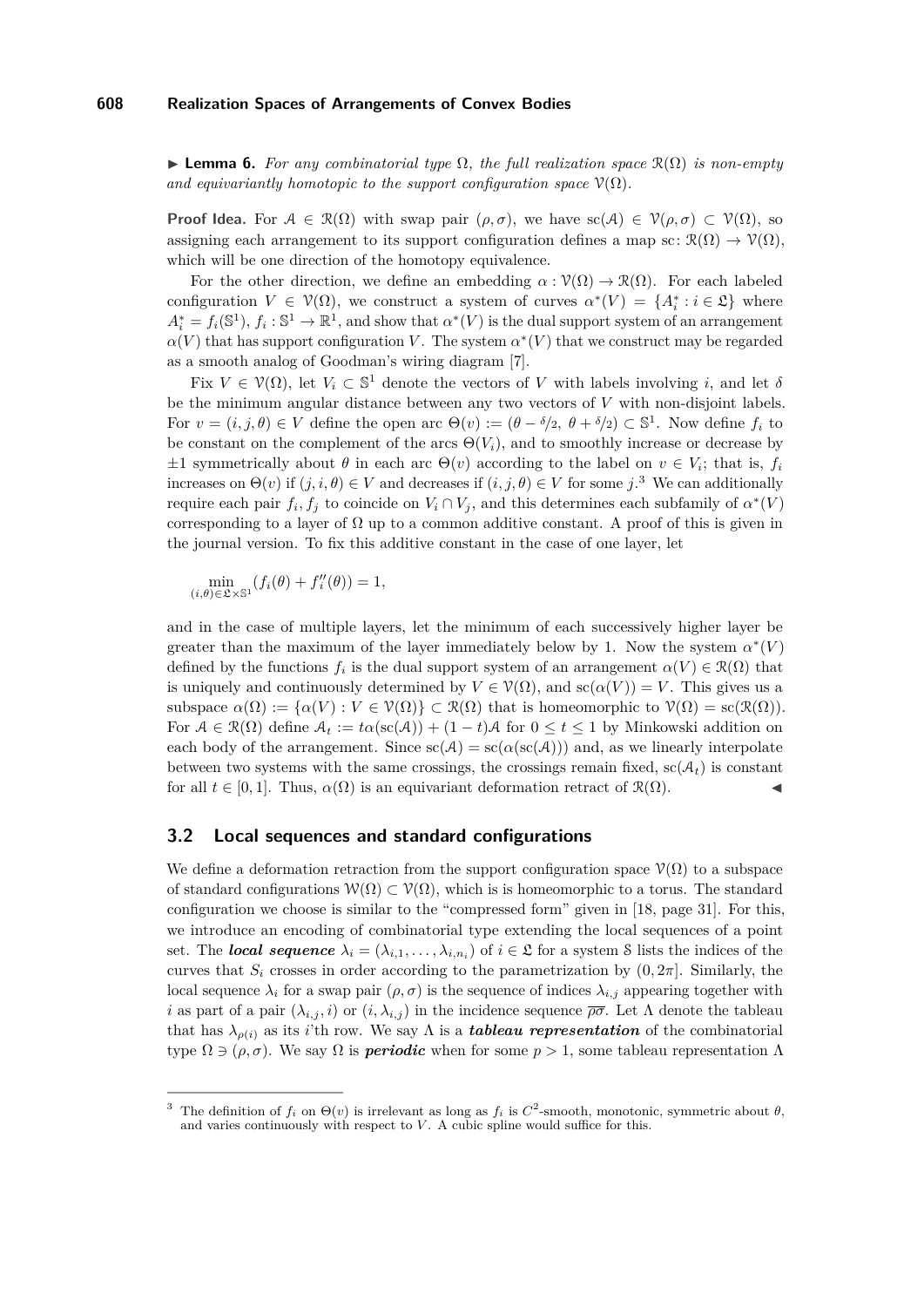is the row-wise concatenation of *p* copies of some other tableau  $\Lambda'$ . We say a pair  $j, k \in \mathfrak{L}$ are *adjacent* in a tableau  $\Lambda$  with rows  $\lambda_i$  when

$$
\lambda_j = (k, \lambda_{j,2}, \dots, \lambda_{j,n_j})
$$
 and  $\lambda_k = (j, \lambda_{k,2}, \dots, \lambda_{k,n_k}).$ 

<span id="page-10-1"></span>**Lemma 7.** *For any non-layered combinatorial type*  $\Omega$ *, the support configuration space*  $\mathcal{V}(\Omega)$ *is equivariantly homotopic to the circle*  $\mathbb{S}^1$ *.* 

**Proof Idea.** Assume  $\Omega$  is non-periodic. The periodic case is similar, and is dealt with in the journal version. We first construct a labeled vector configuration  $W(\theta, \delta)$  for  $\theta \in \mathbb{S}^1$ and  $\delta > 0$  sufficiently small as follows. Let  $\Lambda_{\min}$  be the lexicographically minimal tableau representation of  $\Omega$  for which there exists exactly one adjacent pair. Note that it is always possible to find a tableau representation of a non-layered combinatorial type with exactly one adjacent pair. We will define a sequence of configurations  $W_t$  recursively starting from *t* = 0. To start, set  $\Lambda_0 = \Lambda_{\min}$ ,  $\theta_0 = \theta$ ,  $W_0 = \emptyset$ . Let  $\{(i_{t,1}, j_{t,1}), \ldots, (i_{t,m_t}, j_{t,m_t})\}$  be the set of all adjacent pairs in  $\Lambda_t$  where  $(i_{t,m}, j_{t,m})$  is ordered according to the row order of  $\Lambda_t$ . Let

$$
W_{t+1} = W_t \cup \{(i_{t,1}, j_{t,1}, \theta_t), \dots, (i_{t,m_t}, j_{t,m_t}, \theta_t)\},\
$$

 $\theta_{t+1} = \theta_t + \delta$ , and let  $\Lambda_{t+1}$  be the tableau obtained from  $\Lambda_t$  by interchanging the corresponding pairs of rows and deleting the first entry from each of these rows. Eventually,  $\Lambda_T = \emptyset$  for some minimal *T*, and we obtain a support configuration  $W(\theta, \delta)$  of combinatorial type  $\Omega$ where the minimum angular distance between vectors with non-disjoint labels is *δ*. Finally, let  $W(\Omega) = \{W(\theta, \delta_0) : \theta \in \mathbb{S}^1\}$  where  $\delta_0 = 2\pi/N$ .

The unique adjacent pair of  $\Lambda_{\text{min}}$  corresponds to a specific labeled vector  $\tilde{v} = (i, j, \theta)$  in each configuration  $V \in \mathcal{V}(\Omega)$ . To define a deformation retraction sending V to a configuration  $W \in \mathcal{W}(\Omega)$ , first fix  $\tilde{v}$  and rotate each of the other vectors clockwise as much as possible without decreasing the minimum distance  $\delta$  between vectors with non-disjoint labels. That is, rotated each vector  $x \neq \tilde{v}$  clockwise untill the there is a vector *y* at angular distance  $\delta$  in the clockwise direction from *x* such that *y* has already stopped rotating and *x* and *y* have non-disjoint labels. Once all vectors have stopped rotating, we will have arrived at the configuration  $W(\theta, \delta)$ . Then, continuously rescale  $\delta$  to  $2\pi/N$  keeping  $\tilde{v}$  fixed. This give a deformation retraction from  $\mathcal{V}(\Omega)$  to  $\mathcal{W}(\Omega) \simeq \mathbb{S}^1$ . J

### **3.3 Proof of contractibility**

**Proof of Theorem [4.](#page-7-0)** In the depth 1 case, the full realization space  $\mathcal{R}(\Omega)$  is homotopic to the support configuration space  $\mathcal{V}(\Omega)$  by Lemma [6,](#page-9-0) which is homotopic to  $\mathbb{S}^1$  by Lemma [7.](#page-10-1) Since these homotopies are equivariant and rotations are included among admissible projective transformations, the realization space  $\mathcal{R}(\Omega)$  is contractible.

In the depth  $d > 1$  case, partition  $\Omega$  into layers  $\Omega = \Omega_1 \cup \cdots \cup \Omega_d$ . If we restrict a support configuration of  $\Omega$  to those vectors with labels in a layer  $\Omega_i$ , then we obtain a support configuration of  $\Omega_i$ . Hence,  $\mathcal{V}(\Omega) \subset \mathcal{V}(\Omega_1) \times \cdots \times \mathcal{V}(\Omega_d)$ . In the other direction, if we are given support configurations  $V_i \in \mathcal{V}(\Omega_i)$ , then  $\bigcup_{i \in [d]} V_i \in \mathcal{V}(\Omega)$ . Hence  $\mathcal{V}(\Omega) = \mathcal{V}(\Omega_1) \times \cdots \times \mathcal{V}(\Omega_d)$ , and therefore by Lemmas [6](#page-9-0) and [7,](#page-10-1)  $\mathcal{R}(\Omega)$  is homotopic to  $\mathbb{T}^d$ , so the realization space  $\widetilde{\mathcal{R}}(\Omega)$  is homotopic to a (*d*−1)-torus T *d*−1 . J

# <span id="page-10-0"></span>**4 Universality**

We prove the following slightly more specific result.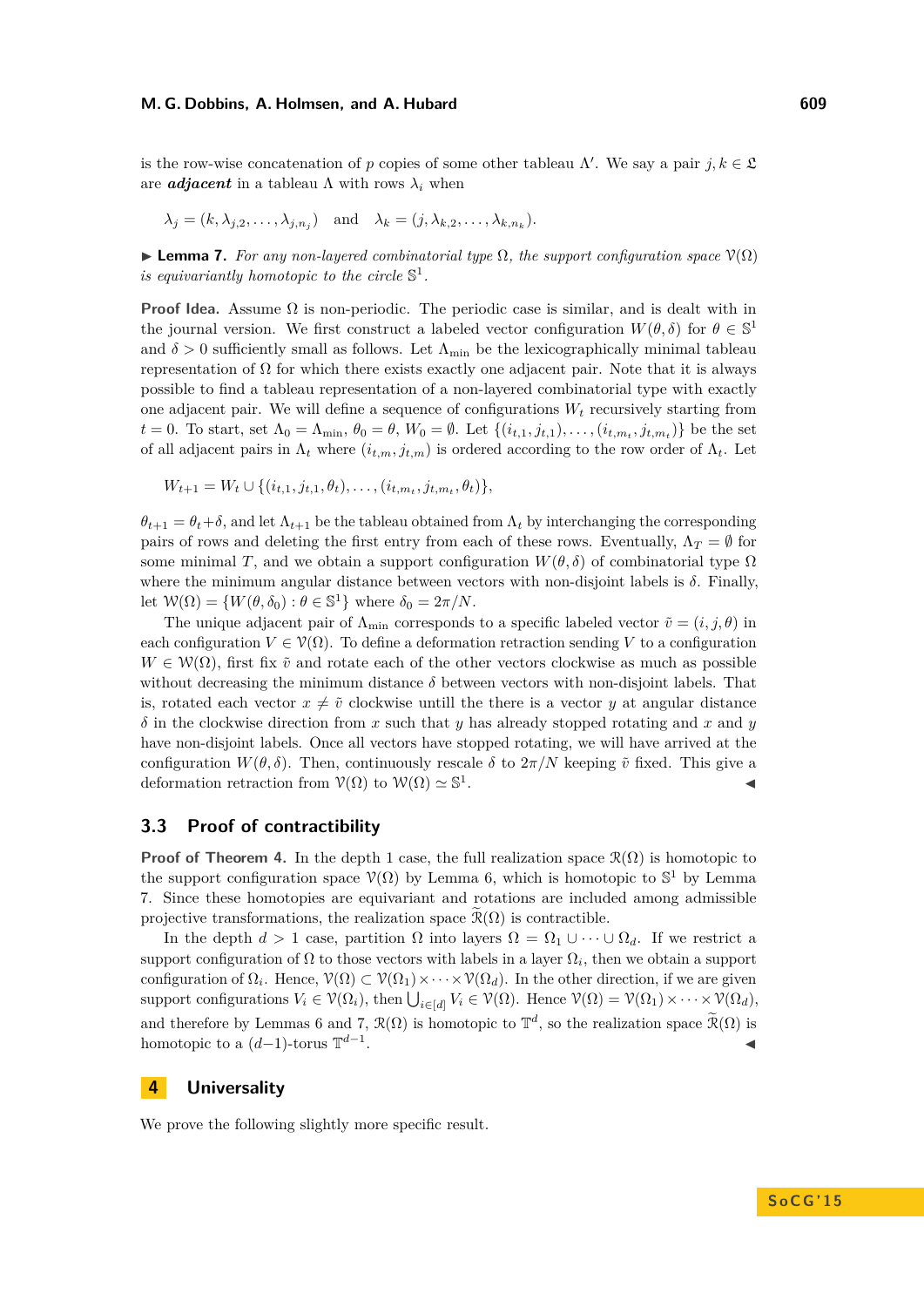<span id="page-11-0"></span>**Lemma 8.** For any *k* order types  $\chi_1, \ldots, \chi_k$  on [n], where at least two are distinct, there *is a combinatorial type*  $\Omega$  *on* [*n*] *such that its k-gon realization space*  $\mathcal{R}_k(\Omega)$  *is homotopy equivalent to*  $\mathcal{R}_1(\chi_1) \times \cdots \times \mathcal{R}_1(\chi_k)$ .

**Proof of Theorem [5.](#page-7-1)** Fix a primary semialgebraic set  $\mathcal{Z}$  and  $k > 1$ . Let  $\chi_1$  be the order type of the Mnev point set with point realization space homotopic to  $\mathcal{Z}$ . Let  $\chi_2, \ldots, \chi_k$  all be the order type of *n* points in convex position. Note that the point realization space of *n* points in convex position is contractible. With this, the  $k$ -gon realization space of  $\Omega$  from Lemma [8](#page-11-0) is also homotopic to  $\mathfrak{X}$ .

To show Lemma [8,](#page-11-0) we construct a combinatorial type  $\Omega$  such that for every realization A of Ω by *k*-gons, the vertices of each *k*-gon can be labeled. That is, each vertex can be uniquely identified using only information encoded in the combinatorial type. Note that this is not possible in general, as combinatorial type does not provide information about individual vertices directly. Furthermore, we construct  $\Omega$  so that the order type of the vertices of A is the same in every realization and each  $\chi_i$  appears as a subset of the vertices.

We define  $\Omega$  in two ways: in the primal we construct an arrangement of  $k$ -gons, then in the dual we construct a system of curves. First index the order types  $\chi_i$  so that the cyclic ordering  $\chi_1, \chi_2, \ldots, \chi_k, \chi_1, \ldots$  is not periodic with period smaller than *k*. This is possible by the assumption that there are at least two distinct order types.

# **4.1 The primal construction**

The primal construction  $A = \{A^1, \ldots, A^n\}$  depends on certain arbitrary choices that will not affect the combinatorial type. Assume for the primal construction that each  $\chi_i$  is realizable; the non-realizable case is defined by the dual construction only.

Let  $\mathcal{A}_0$  be an arrangement of 2k points in convex position denoted by  $a_1^1, a_1^n, a_2^1, a_2^n, \ldots$ ,  $a_k^1, a_k^n$  in counter-clockwise order, such that the lines  $\ell_i$  spanning  $a_i^n$  and  $a_{i+1}^1$  bound a convex *k*-gon  $B^4$  $B^4$  Observe that  $B \setminus \text{conv}(\mathcal{A}_0)$  consists of *k* triangular regions. We construct A by placing a point set realizing one of the  $\chi_i$  in each of these traingular regions, then we define the *k*-gons *A<sup>s</sup>* to have vertices consisting of one point from each region; see Figure [5](#page-12-0) for an example with  $n = 6, k = 4$ .

Let  $\chi_i$  be defined on the index set  $\{\binom{1}{i}, \ldots, \binom{n}{i}\}$ , and let  $\mathcal{P}_i = \{p_i^1, \ldots, p_i^n\}$  be a realization of  $\chi_i$ . Furthermore, let  $\chi_i$  indexed so that  $p_i^1$  and  $p_i^2$  appear on the boundary of the convex hull of  $\mathcal{P}_i$  and the local sequence of  $p_i^1$  is  $p_i^2, p_i^3, \ldots, p_i^n$ . That is, the angles  $\theta_i^s$  at  $p_i^1$  from the semiline through  $p_i^2$  to the semiline through  $p_i^s$  are increasing in the counter-clockwise direction,  $0 = \theta_i^2 < \theta_i^3 < \cdots < \theta_i^n < \pi$ . Note that this implies  $p_i^n$  is also on the boundary of the convex hull of  $\mathcal{P}_i$ , which we will call the *convex boundary* for short. Now augment  $\mathcal{P}_i$  by two points as follows. Let  $Q_i = \mathcal{P}_i \cup \{q_i^1, q_i^n\}$  such that  $p_i^n, q_i^1, q_i^n, p_i^1$  appear consecutively in counter-clockwise order on the convex boundary of  $\mathcal{Q}_i$  and no line through any two points of  $\mathcal{P}_i$  separates the points  $q_i^1, q_i^n, p_i^1$ . Note that this uniquely determines the order type of  $\mathcal{Q}_i$ ; see Figure [5](#page-12-0) (left). Now define projective transformations  $\phi_i$  such that  $\phi_i(q_i^n) = a_{i-1}^n$ ,  $\phi_i(p_i^1) = a_i^1$ ,  $\phi_i(p_i^n) = a_i^n$ ,  $\phi_i(q_i^1) = a_{i+1}^1$ , and let  $\mathcal{P} = \{a_1^1, a_1^2, \dots, a_2^1, \dots, a_n^n\}$  where  $a_i^s = \phi_i(p_i^s)$ . Finally, let  $\mathcal{A} = \{A^1, \ldots, A^n\}$  where  $A^s = \text{conv}(\{a_1^s, a_2^s, \ldots, a_k^s\})$ , and let  $\Omega$  denote the combinatorial type of A.

<span id="page-11-1"></span><sup>&</sup>lt;sup>4</sup> Here subscripts are indices over  $\mathbb{Z}_k$ , so in particular  $\ell_k$  is the line spanning  $a_k^n$  and  $a_1^1$ .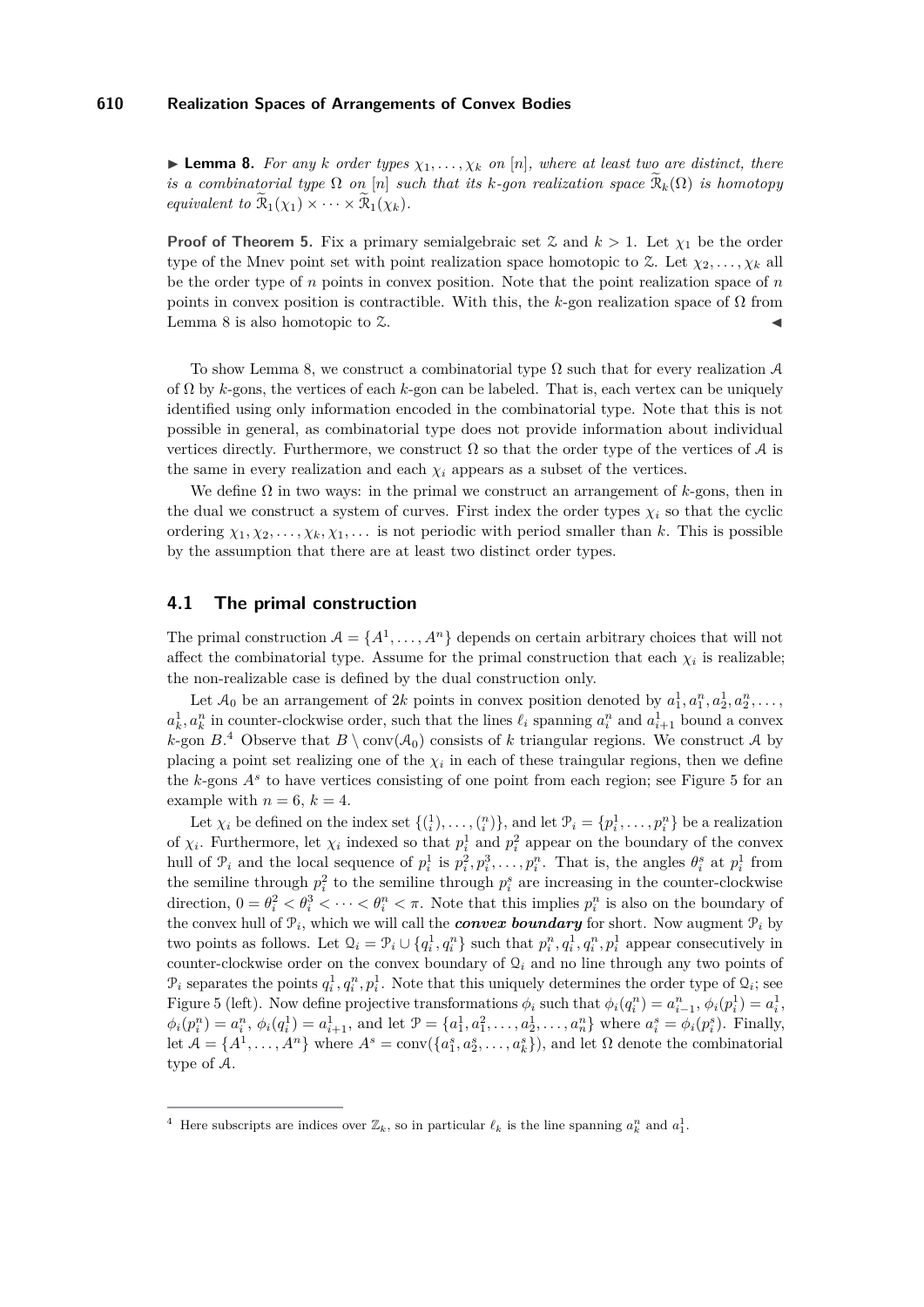<span id="page-12-0"></span>

**Figure 5** The point set  $\mathcal{P}_1$  on the left is mapped to points on the right by the projective transformation determined by  $p_1^1 \mapsto a_1^1$ ,  $q_1^1 \mapsto a_2^1$ ,  $p_1^6 \mapsto a_1^6$ ,  $q_1^6 \mapsto a_4^6$ 

# **4.2 Path systems**

We call the graph of some indexed family of functions defined over an interval a *path system*. We say two path systems are *equivalent* when the are related by an orientation preserving self-homeomorphism of the plane that also preserves indices and the orientations of the paths. We will always assume that the end-points of a path system are all distinct, and that the paths satisfy the same genericity conditions given in Subsection [2.1](#page-5-1) for systems of curves. For path systems  $\mathcal{L}_1, \mathcal{L}_2$  over intervals  $I_1, I_2 \subset \mathbb{R}$  with the same number of paths, the concatenation  $\mathcal{L}_1 \cdot \mathcal{L}_2$  is the path system obtained by identifying the right edge of  $I_1 \times \mathbb{R}$ with the left edge of  $I_2 \times \mathbb{R}$  by a homeomorphism sending the right end-points of  $\mathcal{L}_1$  to the left end-points of  $\mathcal{L}_2$ . Here indices must be dealt with appropriately. If the left end-points of  $\mathcal{L}_1$  appear in the same order as the right end-points, then we may form a system of curves  $\circlearrowleft \mathcal{L}_1$  by identifying the left and right edges of  $I_1 \times \mathbb{R}$  by a homeomorphism that identifies the left and right end-points of each path in  $\mathcal{L}_1$ . Let  $\updownarrow \mathcal{L}_1$  denote the path system obtained by flipping  $\mathcal{L}_1$  vertically by the map  $(x, y) \mapsto (x, -y)$ . Given an order type  $\chi$ , we say a path system L is a *pseudoline representation* of  $\chi$  when  $S = \circlearrowleft(\mathcal{L} \cdot \mathcal{L})$  is an orientable system with order type  $\chi$  as in Theorem [2.](#page-3-1) We say an element *i* is on the *convex boundary* of  $\chi$ when the corresponding curve  $S_i$  appears on the upper envelope of a corresponding system  $S_i$ .

**F** Remark. For each element *i* on the convex boundary of an order type  $\chi$ , there is a unique class of equivalent pseudoline representations  $\mathcal L$  where  $L_i$  starts as the top most path and crosses all other paths, thereby going to the bottom, before any other crossings occur.

# **4.3 The dual construction**

Let  $\chi_i$  be an order type on elements  $\{\binom{1}{i}, \ldots, \binom{n}{i}\}$  indexed as in the primal construction, and let  $\mathcal{L}_i$  be a pseudoline representation of  $\chi_i$  with paths  $L_i^1, \ldots, L_i^n$  such that  $L_i^1$  starts at the top and crosses all other paths first as in the above remark. Let  $\mathcal{C} = \{C_1, \ldots, C_k\}$ be the dual system of *k* points in convex position indexed in counter-clockwise order, and observe that each curve  $C_i$  appears exactly once on the upper envelope and once on the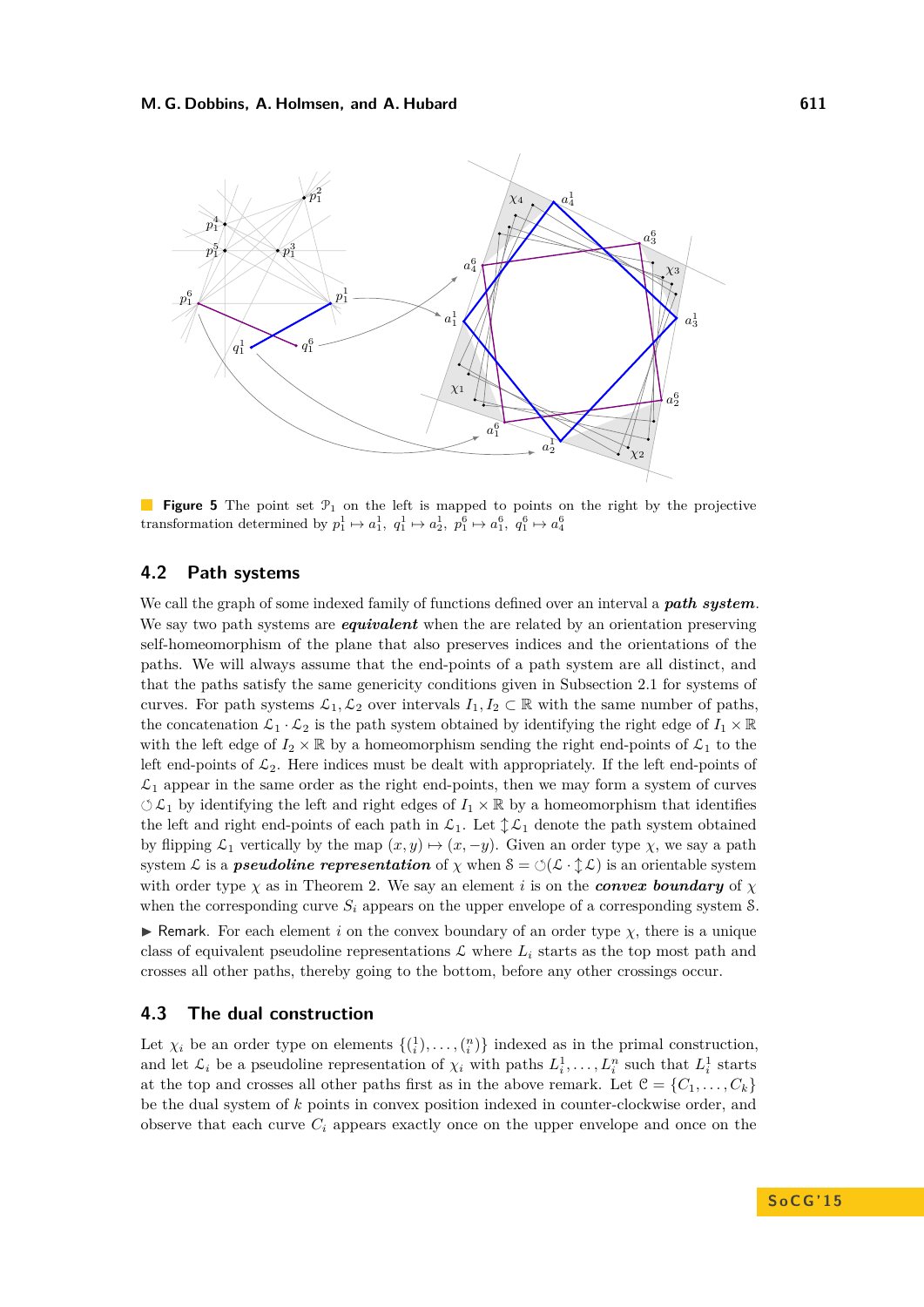<span id="page-13-3"></span>

**Figure 6 Top left:** The pseudoline representation  $\mathcal{L}_1$  of  $\chi_1$ . **Top right:** The system C. **Center:** The system S. **Bottom:** The system T of combinatorial type Ω.

lower envelope of C. Let S be a system of curves where each curve  $C_i \in \mathcal{C}$  is replaced by *n* curves  $\{S_i^1, \ldots, S_i^n\}$  in a small tubular neighborhood about  $C_i$  crossing to form a copy of  $\mathcal{L}_i$  above all other curves of S and a copy of  $\mathcal{L}_i$  below all other curves of S. Let  $T^s$  be the upper envelope of the curves  $S_1^s, \ldots, S_k^s$ , and let  $\mathcal{T} = \{T^1, \ldots, T^n\}$ . Equivalently, let U be the path system of size *n* where each path from bottom to top crosses all paths below itself (beginning with the bottom path crossing no other paths and ending with the top path crossing all other paths), and let  $\mathcal{T} = \circlearrowleft(\mathcal{L}_1 \cdot \mathcal{U} \cdot \mathcal{L}_2 \cdot \mathcal{U} \cdots \mathcal{L}_k \cdot \mathcal{U})$ . Finally, define  $\Omega$  to be the combinatorial type of T. See Figure [6](#page-13-3) for an example with  $n = 6$ ,  $k = 4$ .

**Proof Idea of Lemma [8.](#page-11-0)** Each body  $A^t$  for  $t \in \{2, ..., n\}$  appears *k* times on the convex boundary of  $\{A^1, A^t\}$ , so  $A^1$  and  $A^t$  must each have exactly *k* vertices. In this way, the vertices of A can be partitioned into k parts consisting of one vertex from each  $A^s$  for  $s \in [n]$ , and these parts realize each  $\chi_i$  in the given cyclic order. Since the sequence of  $\chi_i$  is not periodic with period smaller than  $k$ , each part is associated to each  $\chi_i$  in a unique way. This defines a map  $\varphi : \mathcal{R}_k(\Omega) \to \mathcal{R}_1(\chi_i)$  such that  $\varphi_1 \times \cdots \times \varphi_k : \mathcal{R}_k(\Omega) \to \mathcal{R}_1(\chi_1) \times \cdots \times \mathcal{R}_1(\chi_k)$ is a fiber bundle with contractible fiber, so  $\widetilde{\mathcal{R}}_k(\Omega)$  is homotopic to  $\widetilde{\mathcal{R}}_1(\chi_1) \times \cdots \times \widetilde{\mathcal{R}}_1(\chi_k)$ .

#### **References**

<span id="page-13-1"></span>**3** Michael Gene Dobbins, Andreas Holmsen, and Alfredo Hubard. Regular systems of paths and families of convex sets in convex position. To appear in Transactions of the AMS.

<span id="page-13-2"></span>**<sup>1</sup>** Anders Björner, Michel Las Vergnas, Bernd Sturmfels, Neil White, and Günter M. Ziegler. *Oriented matroids*, volume 46 of *Encyclopedia of Mathematics and its Applications*. Cambridge University Press, 1999.

<span id="page-13-0"></span>**<sup>2</sup>** Raghavan Dhandapani, Jacob E. Goodman, Andreas Holmsen, and Richard Pollack. Interval sequences and the combinatorial encoding of planar families of pairwise disjoint convex sets. *Rev. Roum. Math. Pures Appl*, 50(5-6):537–553, 2005.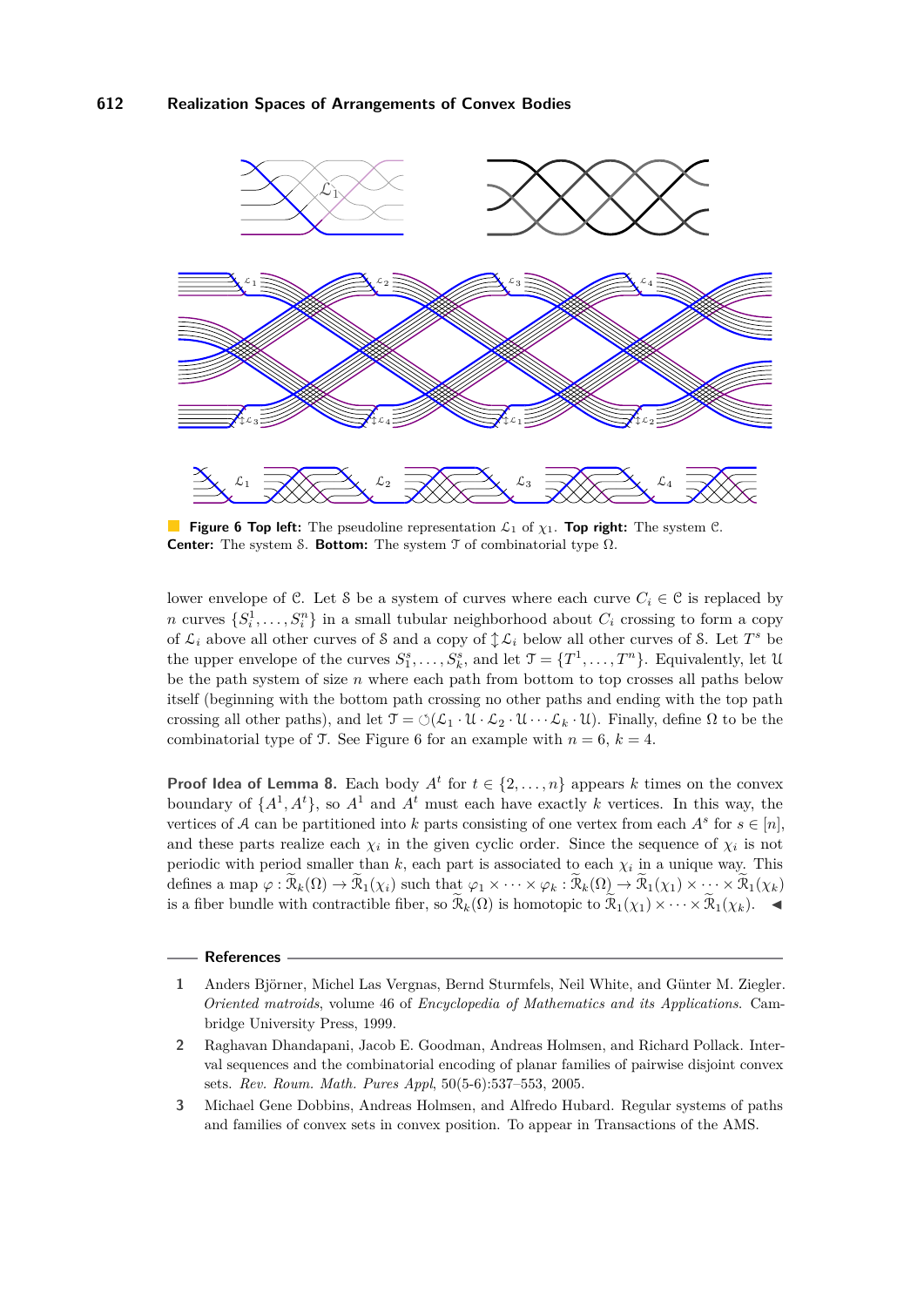- <span id="page-14-7"></span>**4** Michael Gene Dobbins, Andreas Holmsen, and Alfredo Hubard. The Erdős-Szekeres problem for non-crossing convex sets. *Mathematika*, 60(2):463–484, 2014.
- <span id="page-14-17"></span>**5** Stefan Felsner and Pavel Valtr. Coding and counting arrangements of pseudolines. *Discrete & Computational Geometry*, 46(3):405–416, 2011.
- <span id="page-14-14"></span>**6** Jon Folkman and Jim Lawrence. Oriented matroids. *Journal of Combinatorial Theory, Series B*, 25(2):199–236, 1978.
- <span id="page-14-0"></span>**7** Jacob E. Goodman. Proof of a conjecture of Burr, Grünbaum, and Sloane. *Discrete Mathematics*, 32(1):27–35, 1980.
- <span id="page-14-13"></span>**8** Jacob E. Goodman and Richard Pollack. On the combinatorial classification of nondegenerate configurations in the plane. *Journal of Combinatorial Theory, Series A*, 29(2):220–235, 1980.
- <span id="page-14-15"></span>**9** Jacob E. Goodman and Richard Pollack. Semispaces of configurations, cell complexes of arrangements. *Journal of Combinatorial Theory, Series A*, 37(3):257–293, 1984.
- <span id="page-14-16"></span>**10** Jacob E. Goodman and Richard Pollack. Upper bounds for configurations and polytopes in  $\mathbb{R}^d$ . *Discrete & Computational Geometry*, 1(1):219–227, 1986.
- <span id="page-14-3"></span>**11** Jacob E. Goodman and Richard Pollack. The combinatorial encoding of disjoint convex sets in the plane. *Combinatorica*, 28(1):69–81, 2008.
- <span id="page-14-8"></span>**12** Helmut Groemer. *Geometric applications of Fourier series and spherical harmonics*, volume 61 of *Encyclopedia of Mathematics and its Applications*. Cambridge University Press, 1996.
- <span id="page-14-9"></span>**13** Branko Grünbaum. *Arrangements and spreads*. American Mathematical Society, 1972.
- <span id="page-14-2"></span>**14** Luc Habert and Michel Pocchiola. Arrangements of double pseudolines. In *Proceedings of the 25th Annual Symposium on Computational Geometry*, pages 314–323. ACM, 2009.
- <span id="page-14-10"></span>**15** Alfredo Hubard. Erdős-Szekeres para convexos. Bachelor's thesis, UNAM, 2005.
- <span id="page-14-6"></span>**16** Alfredo Hubard, Luis Montejano, Emiliano Mora, and Andrew Suk. Order types of convex bodies. *Order*, 28(1):121–130, 2011.
- <span id="page-14-20"></span>**17** Michael Kapovich and John J. Millson. Universality theorems for configuration spaces of planar linkages. *Topology*, 41(6):1051–1107, 2002.
- <span id="page-14-1"></span>**18** Donald E. Knuth. *Axioms and hulls*, volume 606 of *Lecture Notes in Computer Science*. Springer-Verlag, 1992.
- <span id="page-14-11"></span>**19** Friedrich Levi. Die teilung der projektiven ebene durch gerade oder pseudogerade. *Ber. Math.-Phys. Kl. Sächs. Akad. Wiss*, 78:256–267, 1926.
- <span id="page-14-18"></span>**20** Nicolai E. Mnev. Varieties of combinatorial types of projective configurations and convex polytopes. *Doklady Akademii Nauk SSSR*, 283(6):1312–1314, 1985.
- <span id="page-14-19"></span>**21** Nicolai E. Mnev. The universality theorems on the classification problem of configuration varieties and convex polytopes varieties. In *Topology and Geometry: Rohlin seminar*, pages 527–543. Springer, 1988.
- <span id="page-14-5"></span>**22** Mordechai Novick. Allowable interval sequences and line transversals in the plane. *Discrete & Computational Geometry*, 48(4):1058–1073, 2012.
- <span id="page-14-4"></span>**23** Mordechai Novick. Allowable interval sequences and separating convex sets in the plane. *Discrete & Computational Geometry*, 47(2):378–392, 2012.
- <span id="page-14-12"></span>**24** János Pach and Géza Tóth. Families of convex sets not representable by points. In *Algorithms, architectures and information systems security*, volume 3, page 43. World Scientific, 2008.
- <span id="page-14-21"></span>**25** Arnau Padrol and Louis Theran. Delaunay triangulations with disconnected realization spaces. In *Proceedings of the 30th Annual Symposium on Computational Geometry*, pages 163–170. ACM, 2014.
- <span id="page-14-22"></span>**26** Jürgen Richter-Gebert. *Realization spaces of polytopes*, volume 1643 of *Lecture Notes in Mathematics*. Springer Verlag, 1996.